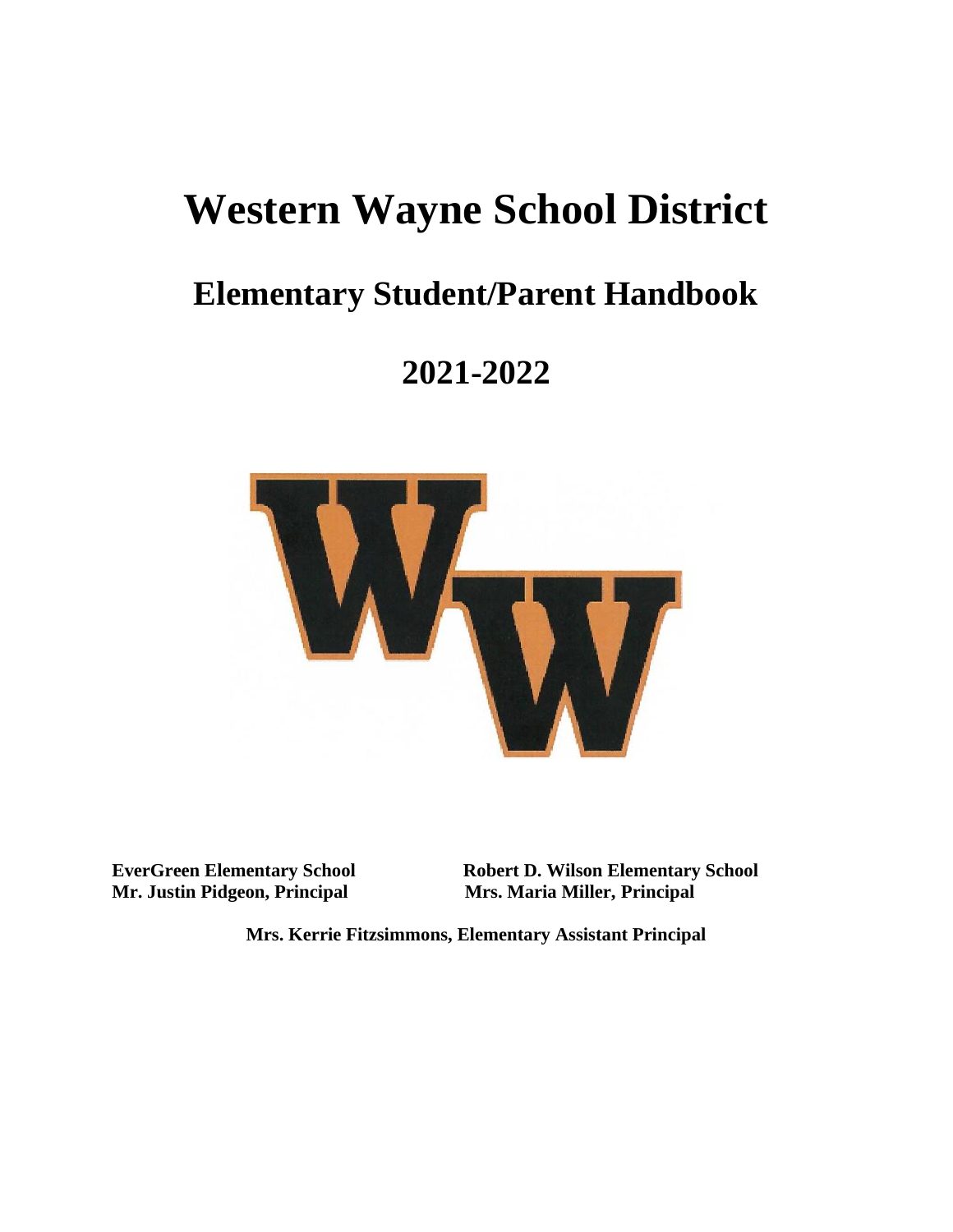## **CONTENTS**

| <b>Principals' Message</b>                                                                                                                                                                              |                                                                  |                     |  |
|---------------------------------------------------------------------------------------------------------------------------------------------------------------------------------------------------------|------------------------------------------------------------------|---------------------|--|
| <b>Mission Statement</b><br>Special Education Idea Notices - Chapter 14, Annual Notice to Parent/Guardian<br><b>Chapter 15, and Gifted Students</b><br><b>Family Educational Rights and Privacy Act</b> |                                                                  |                     |  |
|                                                                                                                                                                                                         |                                                                  | Curriculum          |  |
|                                                                                                                                                                                                         |                                                                  | <b>Report Cards</b> |  |
|                                                                                                                                                                                                         |                                                                  | <b>Homework</b>     |  |
| <b>Elementary Counseling</b>                                                                                                                                                                            |                                                                  |                     |  |
| <b>Student Promotion and Retention</b>                                                                                                                                                                  |                                                                  |                     |  |
| <b>Title 1</b>                                                                                                                                                                                          |                                                                  |                     |  |
| <b>McKinney-Vento Homeless Education Program</b>                                                                                                                                                        |                                                                  |                     |  |
|                                                                                                                                                                                                         |                                                                  |                     |  |
|                                                                                                                                                                                                         |                                                                  |                     |  |
|                                                                                                                                                                                                         |                                                                  |                     |  |
|                                                                                                                                                                                                         |                                                                  |                     |  |
| <b>Abuse of School Property</b>                                                                                                                                                                         |                                                                  |                     |  |
| <b>Fighting, Weapons, Sexual Harassment</b><br><b>Bully/Cyber-bullying</b>                                                                                                                              |                                                                  |                     |  |
| Consequences                                                                                                                                                                                            |                                                                  |                     |  |
| <b>Use and Possession of Tobacco Products</b>                                                                                                                                                           |                                                                  |                     |  |
| Use and Possession of Drugs and/or Alcohol                                                                                                                                                              |                                                                  |                     |  |
| <b>Student Conduct</b>                                                                                                                                                                                  |                                                                  |                     |  |
| <b>Detention</b>                                                                                                                                                                                        |                                                                  |                     |  |
|                                                                                                                                                                                                         |                                                                  |                     |  |
|                                                                                                                                                                                                         | 13                                                               |                     |  |
|                                                                                                                                                                                                         | -14                                                              |                     |  |
|                                                                                                                                                                                                         | 14                                                               |                     |  |
| <b>Purpose</b>                                                                                                                                                                                          |                                                                  |                     |  |
| <b>Authority</b>                                                                                                                                                                                        |                                                                  |                     |  |
| <b>Delegation of Responsibility</b>                                                                                                                                                                     |                                                                  |                     |  |
| <b>Guidelines</b>                                                                                                                                                                                       |                                                                  |                     |  |
| <b>Prohibitions</b>                                                                                                                                                                                     |                                                                  |                     |  |
| <b>Security</b>                                                                                                                                                                                         |                                                                  |                     |  |
| <b>Consequences for Inappropriate Use</b>                                                                                                                                                               |                                                                  |                     |  |
| <b>Safety</b>                                                                                                                                                                                           |                                                                  |                     |  |
|                                                                                                                                                                                                         | -16                                                              |                     |  |
|                                                                                                                                                                                                         |                                                                  |                     |  |
| <b>Volunteer Program</b>                                                                                                                                                                                | <b>Child Custody</b>                                             |                     |  |
| <b>Student Dress</b>                                                                                                                                                                                    | <b>Open House</b>                                                |                     |  |
| <b>Emergency School Closings</b>                                                                                                                                                                        | <b>Families Moving Out of the District</b><br><b>Intramurals</b> |                     |  |
| <b>Address Change</b>                                                                                                                                                                                   | <b>PTA</b>                                                       |                     |  |
| <b>Lost and Found</b>                                                                                                                                                                                   |                                                                  |                     |  |
| <b>Recess Participation</b><br><b>School Insurance</b>                                                                                                                                                  | <b>Toys/Equipment</b><br><b>School Materials Care</b>            |                     |  |
| <b>Student Pictures</b>                                                                                                                                                                                 | <b>Arrival/Dismissal Time</b>                                    |                     |  |
|                                                                                                                                                                                                         |                                                                  |                     |  |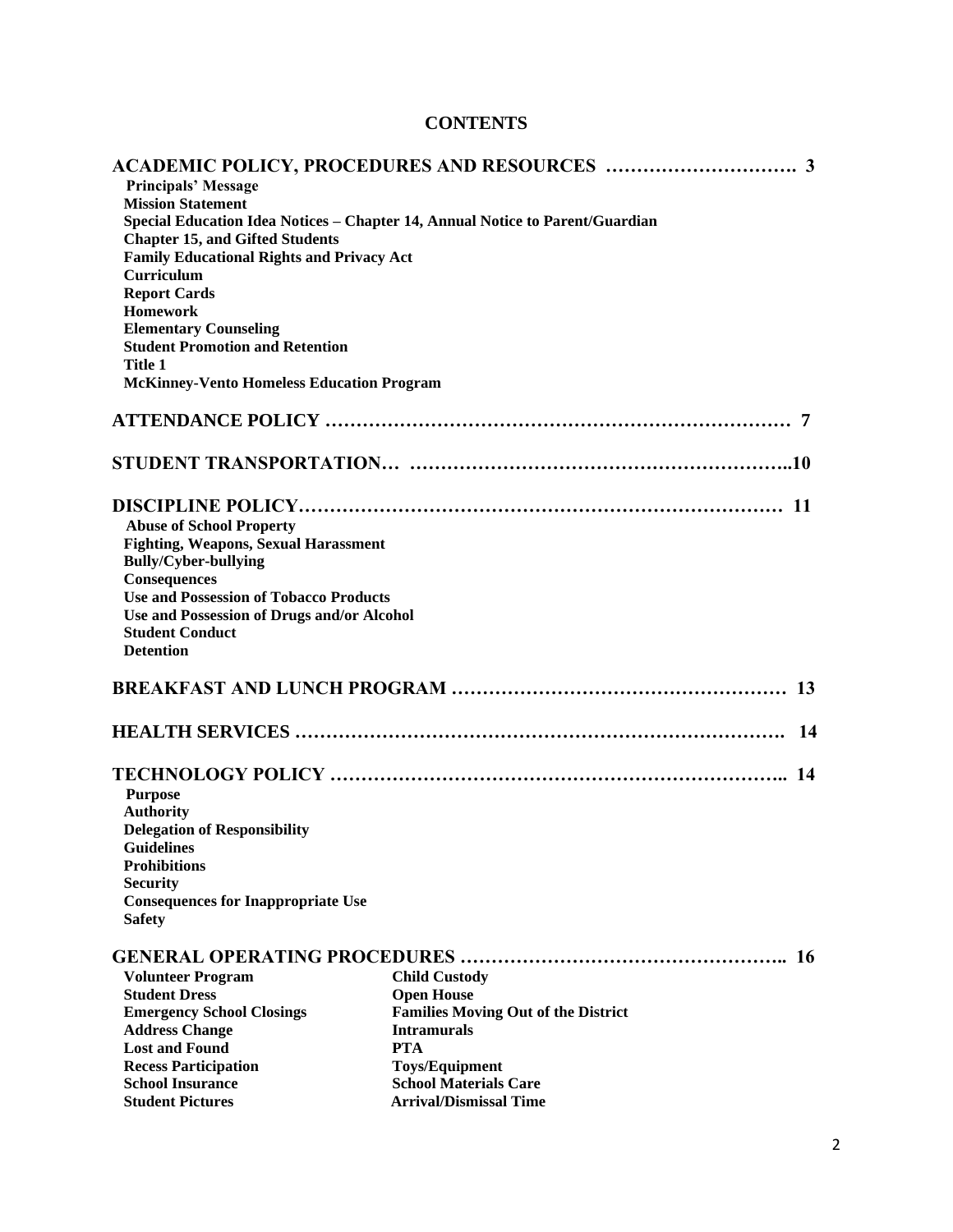#### **ACADEMIC POLICY, PROCEDURES AND RESOURCES PRINCIPALS' MESSAGE**

**It is our pleasure to welcome you to our elementary schools.** The teachers and staff join us in saying we are happy to have you as part of the Western Wayne Elementary family. We hope this will be a successful and satisfying year for you. This handbook is intended for use by all those concerned with the well-being of the elementary aged child. It attempts to answer basic questions that often arise during the school year that relate to standard school policies and procedures. Please go through the entire handbook with your child. Feel free to ask your teacher or guidance counselor for additional information on or an explanation of the material in this book. Close cooperation between the home and school is essential to promote the best interests of the child. Parents are encouraged to visit school and to attend scheduled meetings of parents and teachers. Mutual benefits accrue when there is a meaningful exchange of the material in this book. It is our hope that this handbook will be helpful to you and promote understanding.

#### **MISSION STATEMENT**

The mission of the Western Wayne School District is to educate and prepare each student in alliance with family and community, to be a confident, life-long learner, to strive for personal excellence, and to be a responsible citizen of a global society.

#### **SPECIAL EDUCATION**

The needs of exceptional students are provided for by the School District. The guidance counselor should be contacted for further information.

#### **IDEA NOTICE – Chapter 14**

In compliance with state and federal law, notice is hereby given by the Western Wayne School District that ongoing identification activities are conducted as part of its school program for the purpose of identifying students who may be in need of special education and related services *(eligible students).* If your child is identified by the district as possibly in need of such services, you will be notified of applicable procedures. Individualized services and programs are available for children who are determined to need specially designed instruction due to the following conditions:

- 1. Autism/pervasive development disorder 7. Multi-handicapped
- 2. Blindness or visual impairment 8. Neurological impairment
- 3. Deafness or hearing impairment 9. Other health impairments
- 4. Developmental delay 10. Physical disability
- 
- 
- 
- 
- 
- 
- 5. Mentally gifted 11. Serious emotional disturbance<br>6. Intellectually disabled 12. Specific learning disability
	- 12. Specific learning disability
	- 13. Speech and language impairment

If you believe that your child (age 3-21) may be in need of special education services and related programs, screening and evaluation processes designed to assess the needs of the child and his/her eligibility are available to you at no cost, upon written request. You may request screening and evaluation at any time, whether or not your child is enrolled in the District's public school program. Requests for evaluation and screening are to be made in writing to Director of Special Education, Ms. Jennifer DeNike at 1-800-321-9973 option 6.

#### **Chapter 15 – Annual Notice to Parent/Guardians**

In compliance with state and federal law, the Western Wayne School District will provide to each protected handicapped student without discrimination or cost to the student or family, those related aids, services, or accommodations which are needed to provide equal opportunity to participate in and obtain the benefits of the school program and extracurricular activities to the maximum extent appropriate to the student's abilities. In order to qualify as a protected handicapped student, the child must be of school age with a physical or mental disability which substantially limits or prohibits participation in or access to an aspect of the school program. These services and protections for *"protected handicapped students"* are distinct from those applicable to all eligible or exceptional students enrolled *(or seeking enrollment)* in special education programs.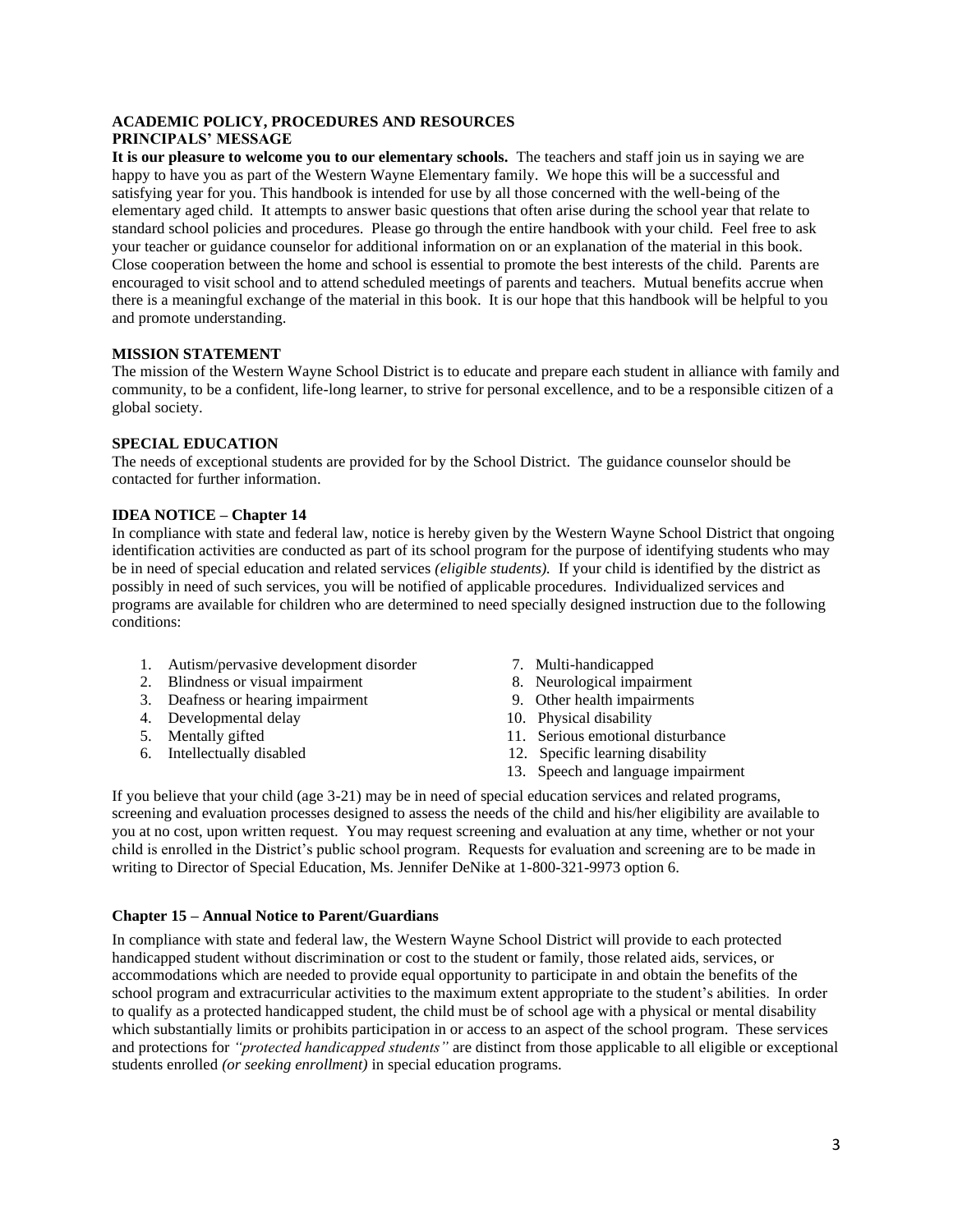#### **Chapter 15 – Annual Notice to Parent/Guardians (continued)**

For further information on the rights of parent/guardians and children, provision of services, evaluation and

screening (including purpose, time and location), and rights to due process procedures, you may contact, in writing, the Director of Special Education, Ms. Jennifer DeNike at 1-800-321-9973 option 6.

Confidentiality: All information gathered about your child is subject to the confidentiality provisions contained in federal and state law. The district has policies and procedures in effect governing the collection, maintenance, destruction and disclosure to third parties of this information. For information about these policies and procedures, as well as rights of confidentiality and access to education records, you may contact in writing the person named above or any building principal.

#### **GIFTED STUDENTS**

Students who have been identified as academically gifted may elect to participate in the gifted program. For further information, contact a guidance counselor.

#### **FAMILY EDUCATIONAL RIGHTS AND PRIVACY ACT**

Western Wayne School District is an equal opportunity educational institution and will not discriminate on the basis of race, color, nation origin, sex, age, or disability in its activities, programs or employment practices as required by Title VI, Title VII, Title IX, and Section 504. The Family Education Rights and Privacy Act (FERPA) afford parents certain rights with respect to their children's records. They are:

- The right to inspect and review the student's education records.
- The right to request the amendment of the student's education records to ensure that they are not inaccurate, misleading, or otherwise in violation of the student's privacy or other rights.
- The right to consent to disclosures of personally identifiable information contained in the student's education records except to the extent that FERPA authorizes disclosure without consent.
- The right to file with the U.S. Department of Education a complaint concerning alleged failures by the WesternWayne School District to comply with the requirements of FERPA
- The right to obtain a copy of the Western Wayne School District's student records policy. You can obtain a copy of the policy from the Principal's office in each school within the District.

If you have any further questions, please contact Ms. Jennifer DeNike, director of special Education, Western Wayne School District at 1-800-321-9973, option 6.

#### **CURRICULUM**

The curriculum of the Western Wayne Elementary Schools is designed to offer a wide variety of experiences to your child. Included in these experiences are the fundamental processes needed by all children to promote their development in terms of their own potentialities and to provide the resources that will enable them to prepare for a future. It is for this reason that the curriculum of the elementary schools requires constant revision, change and improvement. Feel free to contact the office regarding curriculum.

#### **It is essential that your child read or be read to 15-30 minutes each evening, Pre-K to 5.**

#### **REPORT CARDS**

Report cards will be sent out every forty-five school days in grades first through fifth. Prekindergarten and kindergarten report cards will be provided at the completion of each semester.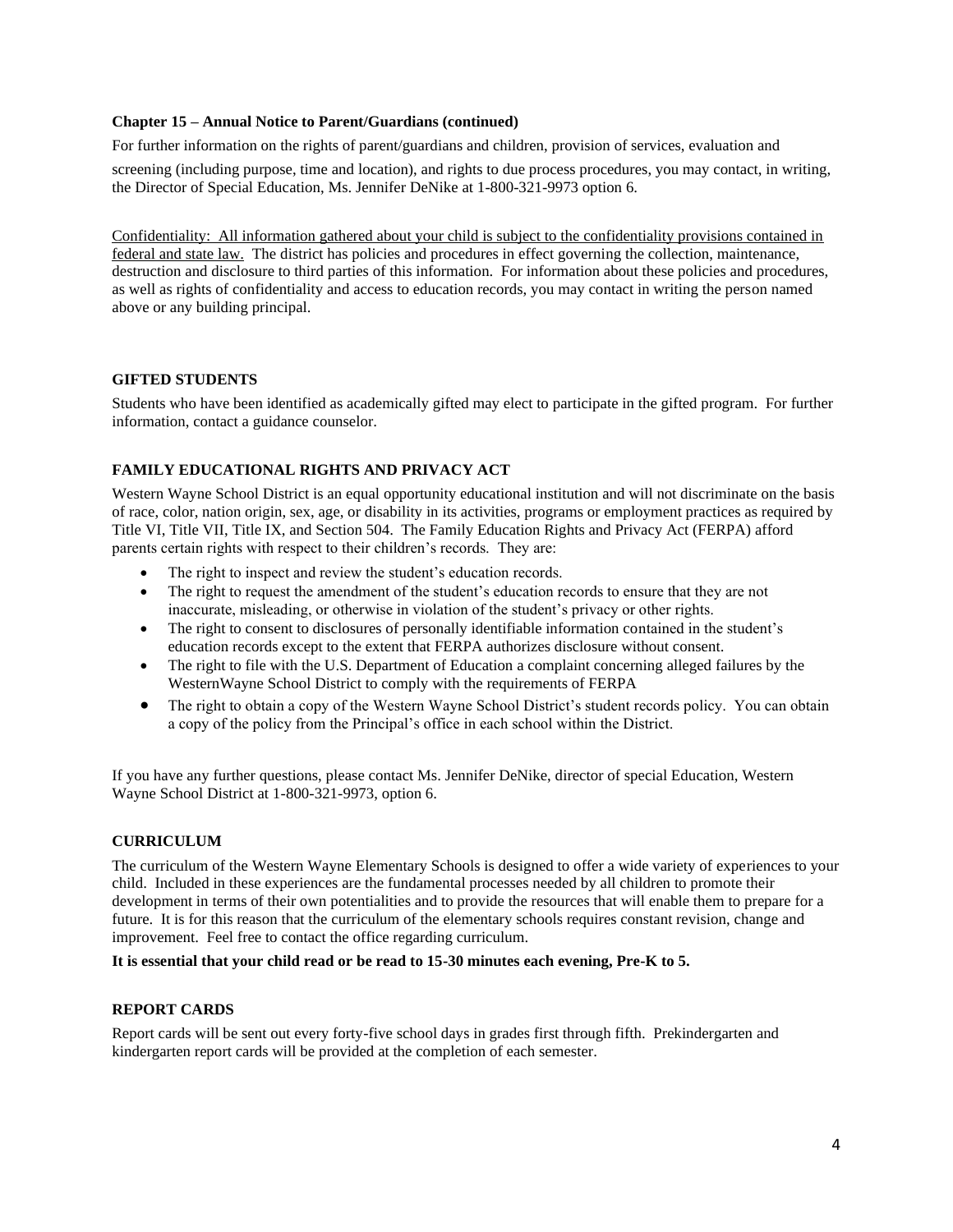#### **HOMEWORK**

Nightly homework assignments are left to the discretion of individual teachers. The majority of our staff does not give weekend assignments. No homework is ever given over a holiday. If your child is unable to attend school due to an illness and you would like to pick up his/her work or have it sent home with a sibling, please call early in the morning so the teacher has ample time to gather everything needed. **All students, PreK-5, are required to read or be read to 15-30 minutes each evening.**

#### **ELEMENTARY COUNSELING PROGRAM**

School counseling services are a part of the educational program of the school. The purpose of school counseling is to help children achieve in school and in life. The elementary counseling program is designed to help children as they grow and develop. Students may receive counseling services through direct counselor contact or indirectly, through parents, guardians, or faculty referral. For further information about counseling services, please contact your child's school.

#### **STUDENT PROMOTION AND RETENTION**

The Superintendent of Schools has developed procedures for promotion and retention of students which:

- Require the recommendation of the classroom teacher for promotion or retention.
- Require that parents are informed in advance of the possibility of retention of a student at grade level.
- Assure that every effort will be made to remediate the student's difficulties before he/she is retained.
- Assign to the Child Study/RtI Team and Principal the final responsibility for determining the promotion or retention of each student.

#### **TITLE I**

Title I of the Elementary and Secondary Education Act is a federally funded program to provide extra help to students who need additional instruction in reading. Our Title I program at EverGreen and Robert D. Wilson Elementary Schools relies on parental involvement to cooperatively develop effective programs for improvement in reading. Children are selected for the program in several ways. These include teacher and parent recommendation; evaluation by reading specialists, testing and school records. If you have any further questions, contact the building principal or Title I Coordinator at 800-321-9971, Option 3.

### **McKinney-Vento Homeless Education Program MCKINNEY-VENTO HOMELESS ASSISTANCE ACT:**

The Education for Homeless Children and Youth (EHCY) program is authorized under Title VII-B of the McKinney-Vento Homeless Assistance Act (42 U.S.C. 11431 et seq.) (McKinney-Vento Act). The McKinney-Vento Act was originally authorized in 1987 and most recently re-authorized in December 2015 by the Every Student Succeeds Act (ESSA). The McKinney-Vento Act is designed to address the challenges that homeless children and youths have faced in enrolling, attending, and succeeding in school.

Under the McKinney-Vento Act, educational agencies must ensure that each homeless child and youth has equal access to the same free education, including a public preschool education, as other children and youths. Homeless children and youths must have access to the educational and related services that they need to enable them to meet the same challenging academic standards to which all students are held. In addition, homeless students may not be separated from the mainstream school environment.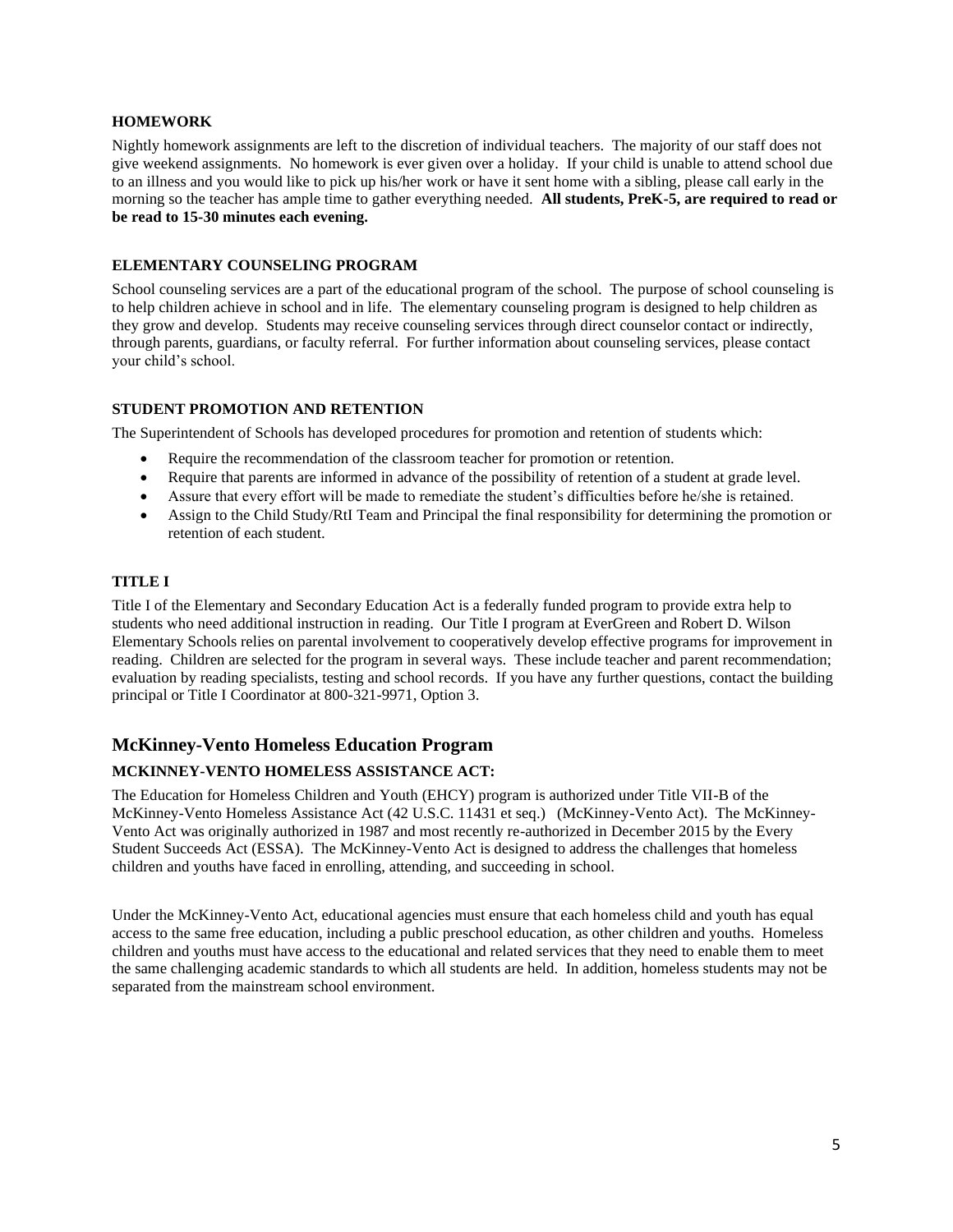#### **MCKINNEY-VENTO HOMELESS ASSISTANCE ACT:**

Local Educational Agencies are required to review and undertake steps to revise laws, regulations, practices, or policies that may act as barriers to the identification, enrollment, attendance, or success in school of homeless children and youths.

The law indicates that the LEA liaison shall ensure that all homeless children, youth and families are identified through coordinated activities with other entities.

#### **DEFINITION OF HOMELESS (MCKINNEY-VENTO ACT SEC. 725 (2); 42 U.S.C. 11435(2)): CHILDREN WHO LACK A FIXED, REGULAR, AND ADEQUATE NIGHTTIME RESIDENCE:**

- "Doubled up" Sharing the housing of others due to the loss of housing, economic hardship, or similar reasons.
- Living in motels, hotels, trailer parks, camping grounds, due to lack of adequate alternative accommodations.
- Living in emergency or transitional shelters.
- Living in a public or private place not designed for humans to live.
- Migratory children living in above circumstances.
- Living in cars, parks, abandoned buildings, substandard housing, bus or train stations, or similar settings
- Unaccompanied Youth Children or youth who meets the definition of homeless and not in the physical custody of a parent or guardian.

#### **Residency and Educational Rights:**

#### **Students who are in temporary, inadequate and homeless living situations have the following rights:**

- Immediate enrollment in the school they last attended or the school in whose attendance area they are currently staying, even if they do not have all of the documents normally required at the time of enrollment;
- Access to free meals and textbooks, Title I and other educational programs and other comparable services including transportation.
- Attendance in the same classes and activities that students in other living situations also participate in without fear of being separated or treated differently due to their housing situations.

#### **McKinney-Vento Homeless Education Program**

#### **When a student is identified as being McKinney-Vento eligible, staff will:**

- Assist with enrollment, monitor school attendance and arrange transportation (preK-8 students)
- Provide school supplies and other school related materials as needed
- Advocate for and support students and families through school and home visits
- Set clear expectations for student behavior, attendance and academic performance
- Assist students/families access with community services
- Assist students/families with access to tutoring, special education, and English language learner resources
- Assist students so they can participate in sports, field trips, and school activities regardless of their ability to pay or to provide their own transportation.

#### **When a student is identified possible homeless:**

**The parent(s)/guardian(s) shall communicate with a Western Wayne School District Administrator and/or the Western Wayne School District Social Worker to determine the status of the child, in order to expedite services. For additional information, please contact the Western Wayne Homeless Liaison, Kerrie Fitzsimmons, at 800-321-9973, Option #3.**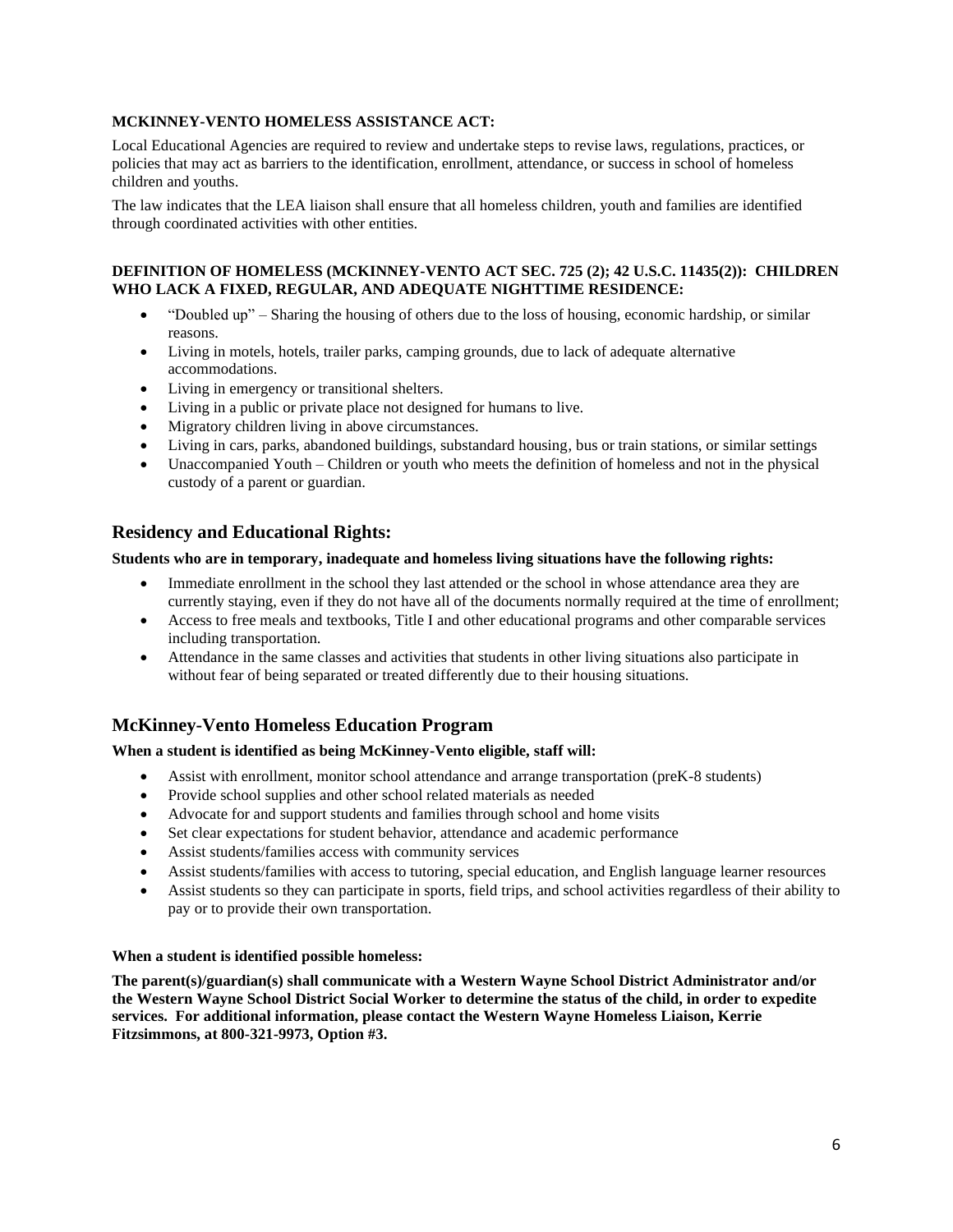### **ATTENDANCE POLICY**

Western Wayne School District requires that school age students enrolled in district schools attend school regularly, in accordance with state laws. The educational program offered by the district is predicated upon the presence of the student and requires continuity of instruction and classroom participation in order for students to achieve standards and consistent educational progress.

#### **DEFINITON**

Compulsory school age shall mean the period of a child's life from the time the child's parents/guardians elect to have the child enter school, and which shall be no later than eight (8) years of age until the child reaches seventeen (17) years of age. The term does not include a child who holds a certificate of graduation from a regularly accredited, licensed, registered or approved high school.

**Truant** shall mean having incurred three (3) or more school days of unexcused absences during the current school year by a child subject to compulsory school attendance.

**Habitually truant** shall mean six (6) or more school days of unexcused absences during the current school year by a child subject to compulsory school attendance.

**Unlawful absence** shall refer to an unexcused absence for all students under the age of 17; this includes all elementary students.

**Unexcused absence** shall refer to an absence for all students over the age of 17.

#### **ATTENDANCE POLICY**

- 1. After an absence, students must return a written excuse or a Doctor's note to the office within three (3) school days. If an excuse is not returned within three (3) days, it is unlawful. Parents and guardians are encouraged to contact the school if your child is absent for the day; however, this will not serve as an excuse for the absence.
- 2. **Excused absences** for the student includes the following reasons:
	- a. Illness
	- b. Quarantine
	- c. Death in the immediate family
	- d. Family emergency
	- e. Inclement weather
	- f. Required court appearance
	- g. Pre-approved observance of religious holidays; pre-approved family/educational trips.

A maximum of ten (10) days of cumulative lawful absences verified by parental notification shall be permitted during a school year. All absences beyond ten (10) cumulative days shall require an excuse from a licensed practitioner of the healing arts. The district may limit the number and duration of non-school sponsored education tours or trips.

- **3. Unlawful absences** for the student includes, but is not limited to, absence for such reasons as the following:
	- a. Absence due to parental neglect
	- b. Car troubles
	- c. Shopping
	- d. Parent/Child overslept
	- e. Parent illness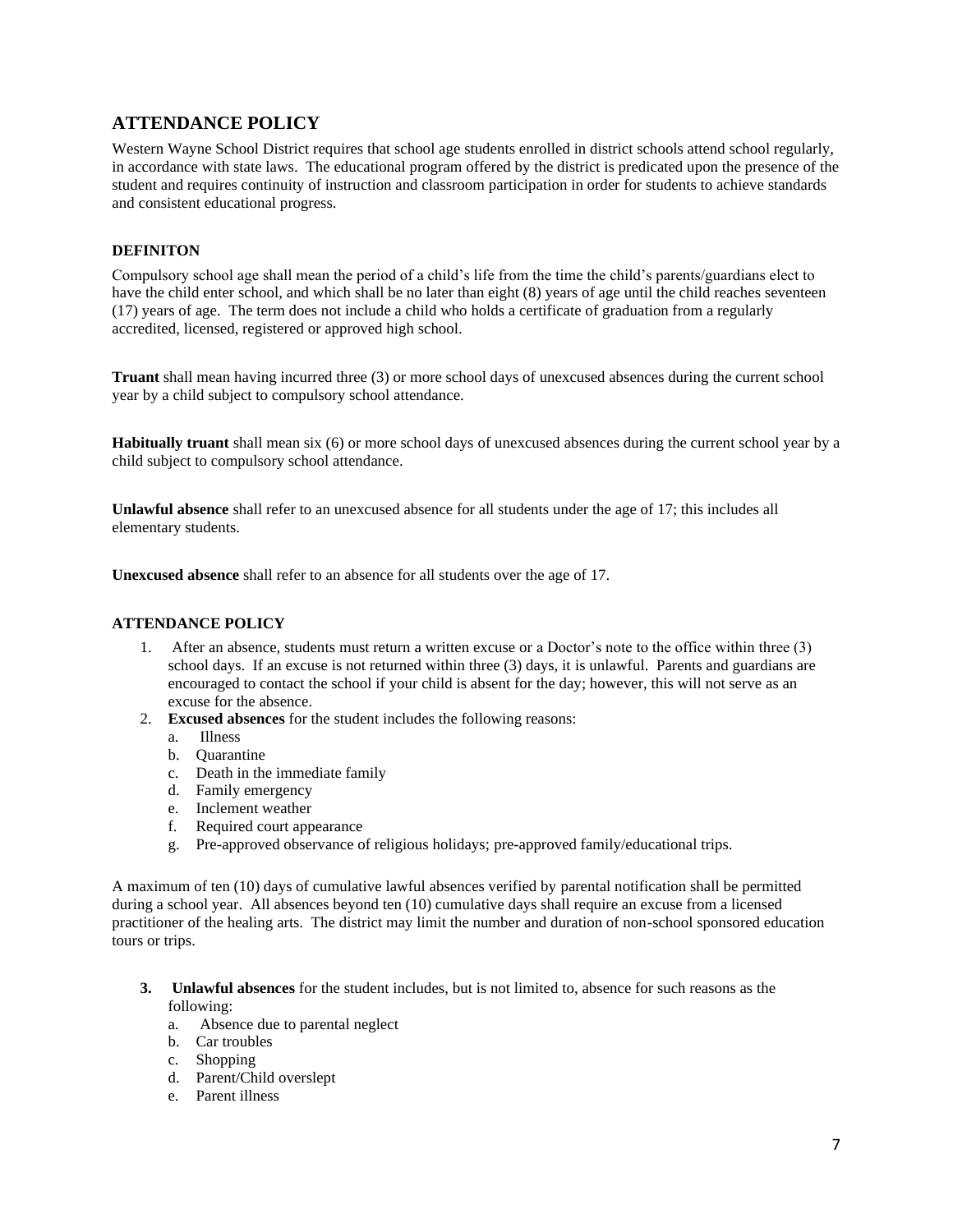#### **UNLAWFUL ABSENCE**

The school district will notify parents/caregivers after each unlawful absence by letter.

Unlawful Absence First Notification/Action.

• Letter sent to parent/guardian outlining Pennsylvania School Code Provisions for school attendance and the Western Wayne School District attendance policy

Unlawful Absence Second Notification/Action

Letter sent to parent/guardian informing them of Pennsylvania School Code/Western Wayne Attendance Policy violation

Unlawful Absence Third Notification/Action

- Letter sent home to parent/guardian informing them of Pennsylvania School code/Western Wayne School District Attendance Policy and SAIP procedures
- Parent/guardian contacted to attend a conference with the SAIP team

#### **School Attendance Improvement Plan (SAIP)**

"School districts shall coordinate a school/family conference to discuss the cause of the child's truancy and develop a mutually agreed upon plan to resolve truant behavior. Issues to be reviewed at the school/family conference include the appropriateness of the child's educational environment, current academic difficulties, physical or behavioral health issues, and family/environment concerns. At the end of the conference all parties should sign a comprehensive School Attendance Improvement Plan (SAIP) that is agreed to by the school representative, the child, and the parents and/or family. The plan could include accessing academic and social/health supports from the school and community organizations, an outline of family/parent and student responsibilities, and levels of performance monitoring that include rewards and consequences.

#### **Subsequent Unlawful Absences**

Unlawful Absence Fourth Notification/Action

- Parent/guardian contacted by the SAIP team to review the truancy elimination plan that is in place as well as to review the progression of actions following additional unlawful absence(s)
- Formal invitation for SAIC will be issued if a SAIC has not already been held

Unlawful Absence Fifth Notification/Action

• Letter sent to parent/guardian informing them of Pennsylvania School Code/Western Wayne Attendance Policy violation

Unlawful Absence Sixth Notification/Action

- Citation filed with magistrate for truancy
- Copy to be provided to Wayne County Children and Youth Services and SAP team

If parent(s)/guardian(s) do not participate in a SAIC meeting after the Unlawful Absence Fourth Notification/Action

• Complaint filed with the magistrate

Every three (3) subsequent unlawful absences

• Complaint filed with the magistrate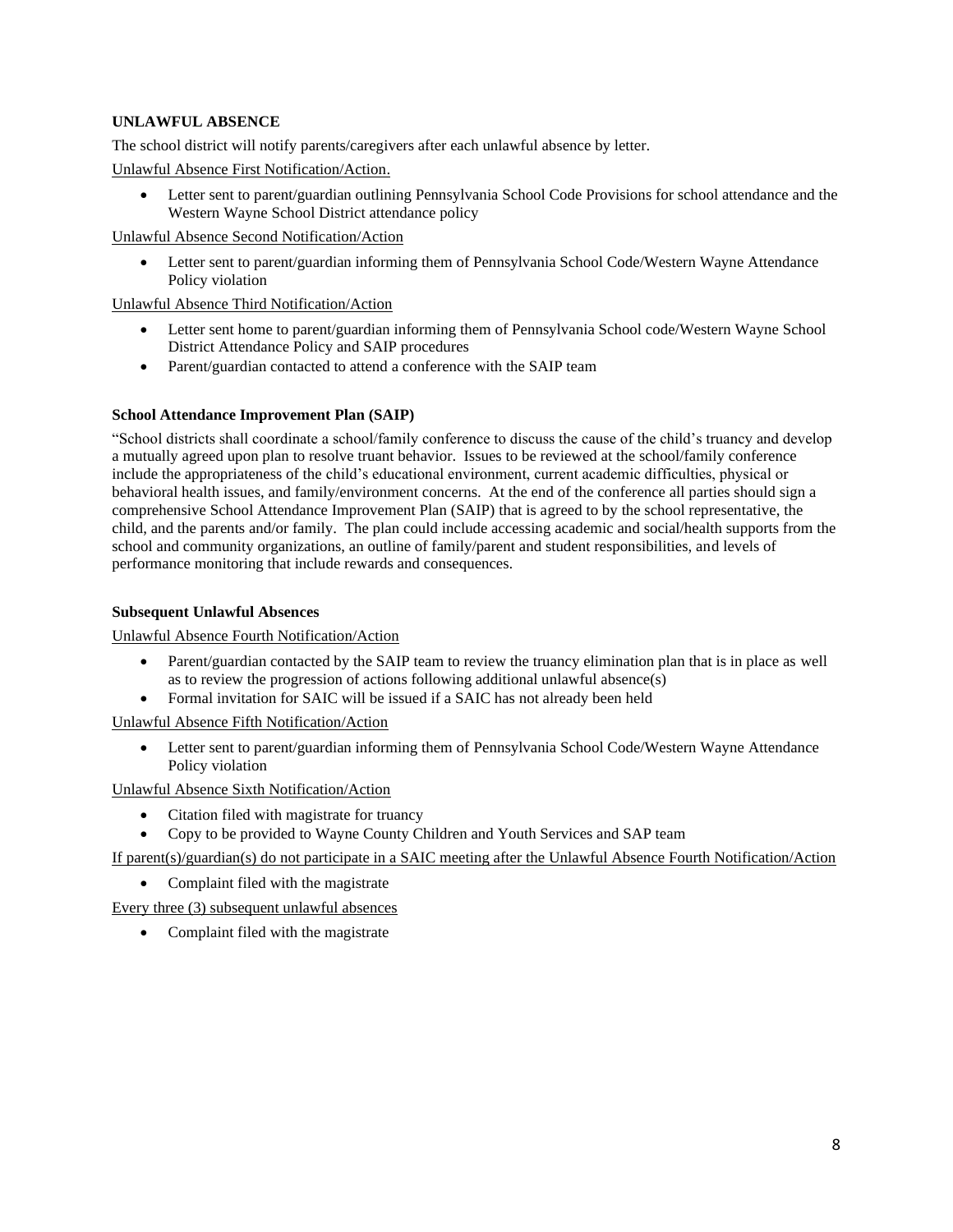#### **REFERRAL TO COUNTY CHILDREN AND YOUTH AGENCY**

#### **Children Under 15 Years of Age:**

Any child who has not attained the age of 15, who fails to comply with the compulsory attendance requirements and is habitually truant, shall be referred by the school district to the local county children and youth agency for services, which may include addressing family issues that may be responsible for the child's truant behavior, or possible adjudication as a "dependent" child under the Juvenile Act. The referral to the county children and youth agency may be in addition to proceedings against the parent/caregiver with the appropriate magisterial district judge. The school may decide to refer a family to the local county children and youth agency instead of sending a citation to the appropriate magisterial district judge.

#### **CUMULATIVE LAWFUL ABSENCES**

**Medically excused and school approved absences do not count towards the 10 cumulative absences regarding truancy, however they do count towards a student's total attendance record. Notice of cumulative absences will be sent home after 10, 15, 20 and 30 days of accrued absence. Notice will include the student's attendance record, and legal penalties established by law for violation of compulsory attendance requirements. In addition, doctor's notes are required for absences beyond 10 accrued days of absence. School nurses have the authority to contact a student's doctor to clarify any medical needs.**

After ten (10) absences:

- a) Student may be referred to Student Concerns.
- b) School counselor will be notified.

After fifteen (15) absences:

- a) The name and telephone number of the School Social Worker will be provided.
- b) A School Attendance Improvement Plan, (SAIP) may be developed.

After twenty (20) absences:

- a) The name and telephone number of the School Social Worker, requiring the parent/caregiver to review or develop a Student Attendance Improvement Plan (SAIP).
- b) Student will be referred to Student Concerns/SAP team.

After thirty days (30) absences:

- a) The name and telephone number of the Superintendent's Office, requiring the parent/caregiver to review the Student Attendance Improvement Plan (SAIP).
- b) Student will be referred to Student Concerns and the SAP team.

#### **\*Once a Doctor's note is required, any absence after, that does not have a Doctor's note, is unlawful.**

Pennsylvania Department of Education. (2015). School Attendance Improvement and Truancy Reduction, 21-25.

**TARDINESS** – All students are expected to be on time. Excessive tardiness could result in court action according to state law.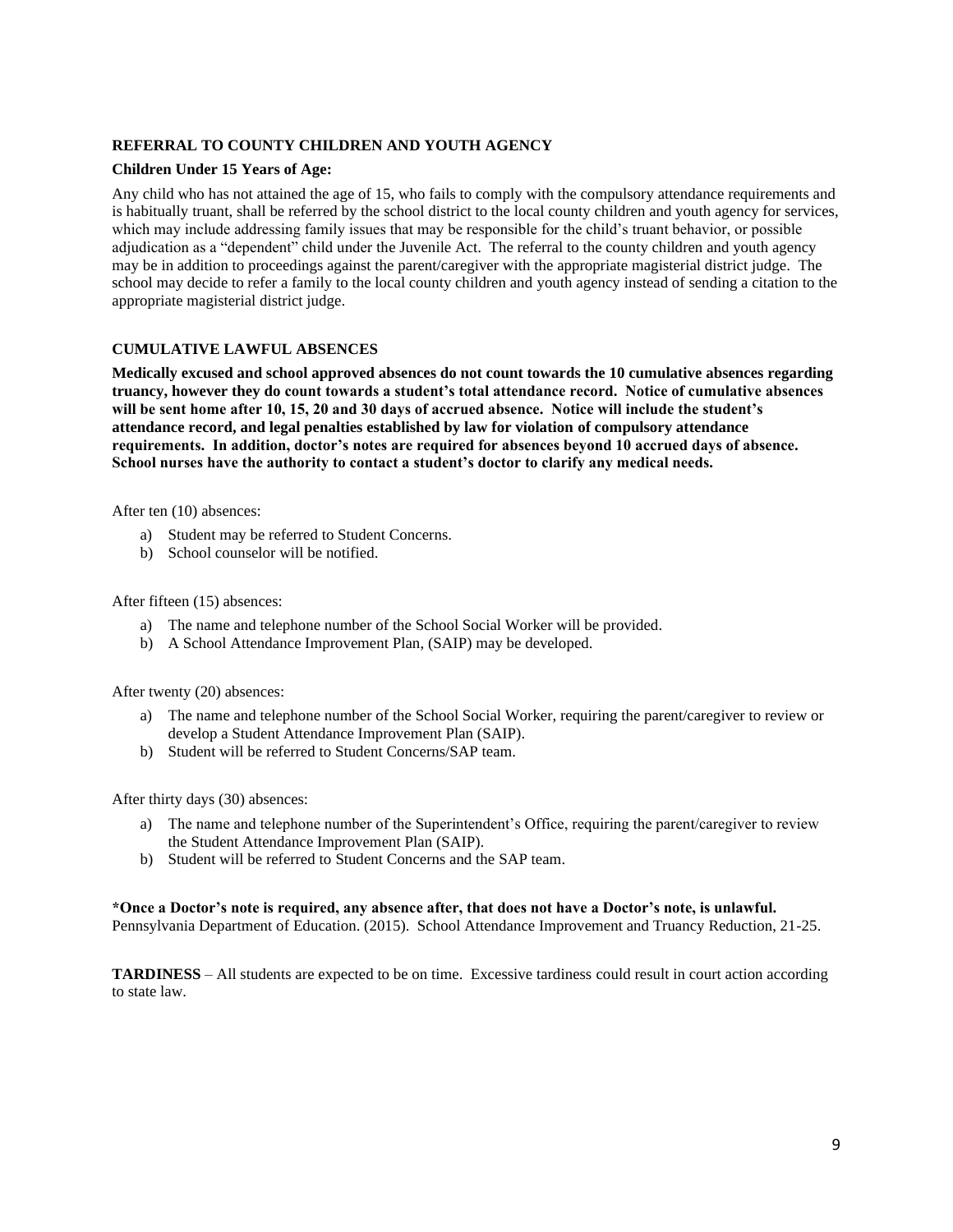#### **STUDENT TRANSPORTATION**

#### **BUS TRANSPORTATION**

**It is understood that parents assume the responsibility of supervision prior to the time when their children board the bus in the morning and when children leave the bus at the conclusion of the school day. Arrive to your assigned bus stop 5 minutes prior to scheduled pick-up/departure times. Students may only board/depart the bus at approved bus stops, unless alternate arrangements have been made with school personnel. Western Wayne buses are equipped with video and audio surveillance.**

Children who ride school buses are required by school policy to follow bus rules posted in each bus:

- 
- 2. Be courteous; use no profane language. 10. Do not fight, push, or shove.
- 
- 
- 
- 
- 7. Do not damage bus or equipment. 15. Have a safe trip.
- 8. Stay in your seat.
- 1. Observe classroom conduct. 9. Keep head, hands, and feet inside bus.
	-
- 3. Do not eat or drink on the bus. 11. Do not tamper with bus equipment.
- 4. Keep the bus clean, 12. Do not bring pets on the bus.
- 5. Cooperate with the bus driver. 13. Do not bring flammable material on the bus.
- 6. Do not smoke. 14. The bus driver is authorized to assign seats.
	-

#### **STUDENT TRANSPORTATION**

Failure to comply with bus rules will result in the following consequences:

1<sup>st</sup> incident: Driver warns student.

2<sup>nd</sup> incident: Student assigned front seat if possible.

3<sup>rd</sup> incident: Bus misconduct report submitted to the assistant principal/principal.

#### **PARENTS TRANSPORTING STUDENTS**

**Parents transporting students to and from school must escort the children in and out of the building. Children must be signed in and out at the office.** If you must pick up your child before regular dismissal time, please send a note in with your child in the morning or, in the case of an emergency, please call the school before coming.

#### **STUDENT CONDUCT: PRIDE**

The elementary school years are formative in nature and all experiences should be considered in that perspective. PRIDE is a proactive approach to teaching behavioral expectations. It is based on a model which teaches school appropriate behaviors, reinforces and recognizes students who are able to model these behaviors, and has systems in place to support students who have a difficult time or may present with more challenging behaviors. It is our expectation that students conduct themselves in a manner that is conducive to learning.

**Prepared: Students demonstrate a readiness to participate in their learning**.

**Respect: Students demonstrate honor for self, peers and to school.**

**Integrity: Students demonstrate honesty and reliability in their actions.**

**Dedicated: Students demonstrate commitment to learning and a kind learning environment.**

**Extraordinary: Students demonstrate the above strengths during times of learning, fun and emergency.**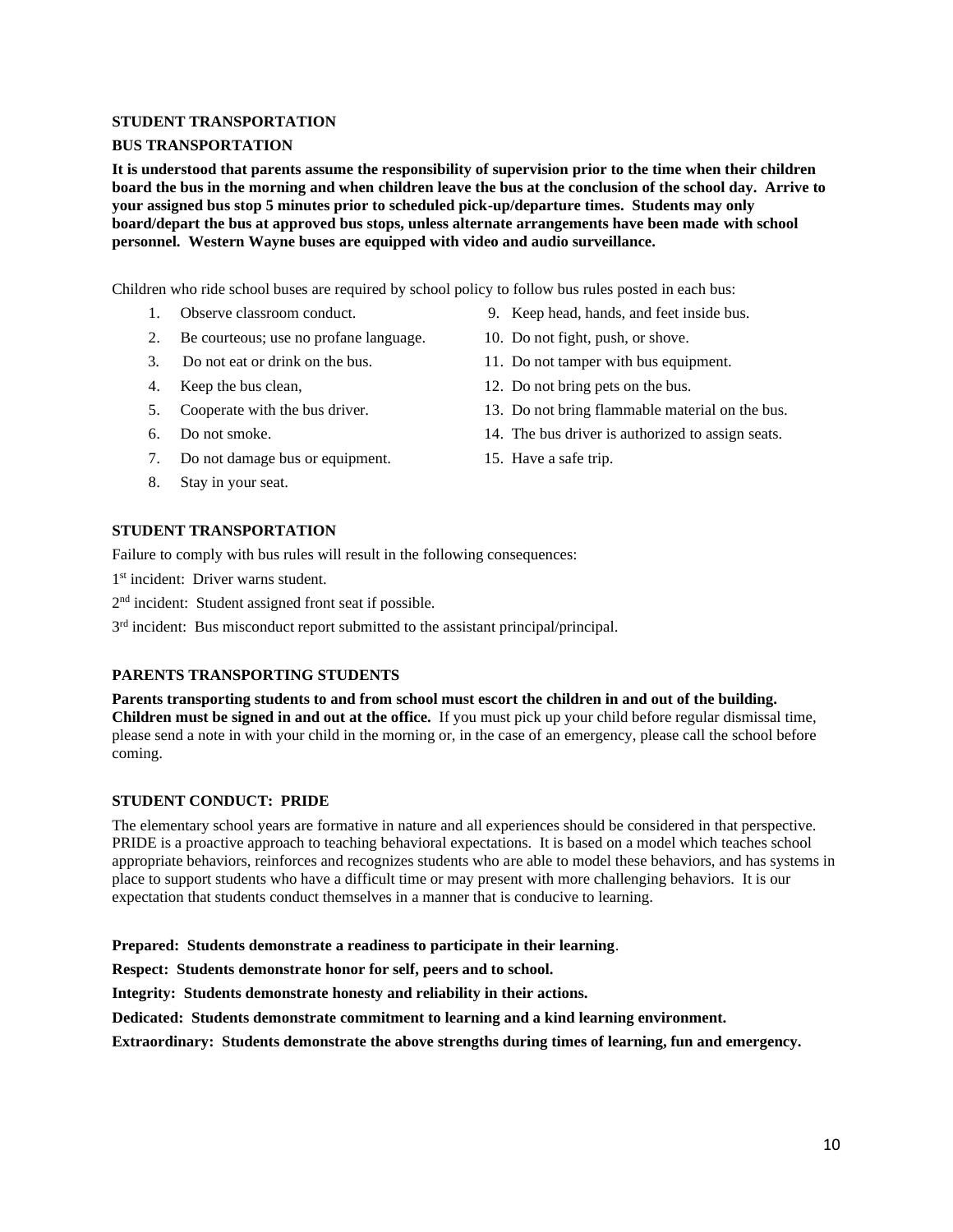#### **DISCIPLINE**

If a student chooses to break a rule, incremental consequences will be enforced. In an effort to correct minor misbehaviors, consequences will be dealt with in the Social Skills Room. The purpose of the Social Skills Room is to practice, model and discuss appropriate behavior. Reprimands may include the withholding of recess and/or privileges. Major violations of conduct warrant intervention by administration. Reprimands may include loss of privileges, including but not limited to those events planned to reward students' appropriate school behavior.

Students exhibiting frequent behavior problems will be dealt with on an individual basis by the appropriate teacher, school counselor and building principal. Parents will be notified in writing and may be requested to attend a conference to develop a behavior management plan for the student. Reprimands may include the withholding of recess and/or privileges.

#### **DETENTION**

Fourth and fifth grade students who do not obey building rules may be assigned before or after-school detention as recommended by teacher(s) and assigned by the building principal.

#### **ABUSE OF SCHOOL PROPERTY**

Anyone apprehended willfully causing damage to school or school related property will be subject to disciplinary action, which may include restitution.

#### **FIGHTING, WEAPONS, SEXUAL HARASSMENT**

**FIGHTING,** resulting in physical harm/injury to another can result in suspension from school. This includes biting, spitting, and any physical harm to another.

**WEAPONS** and toys resembling weapons are absolutely forbidden on school property. All items covered under this heading will be confiscated, and the parents will be notified. In cases of actual weapons due process will be followed as set down by school board policy, state and federal law.

**SEXUAL HARASSMENT** will not be tolerated at any level and will be subject to disciplinary action as set down by school board policy, state and federal law.

#### **BULLYING/CYBER-BULLYING**

**The Board is committed to providing a safe, positive learning environment for district students. The Board recognizes that bullying creates an atmosphere of fear and intimidation, detracts from the safe environment necessary for student learning, and may lead to more serious violence. Therefore, the Board prohibits bullying by district students. Bullying can occur inside and/outside a school setting.**

Bullying is unwelcome, repeated harmful behavior that is severe, persistent or pervasive and has the effect of doing any of the following: 1) Substantial interference with a student's education. 2) Creation of a threatening environment. 3) Substantial disruption of the orderly operation of the school.

Bullying can be carried out by a single individual or by a group. The target/victim of bullying can also be a single individual or a group. Bullying includes a wide variety of behaviors and generally involves the intent to harm, embarrass or humiliate the other person. Bullying, as defined in this policy, includes the following types of behaviors: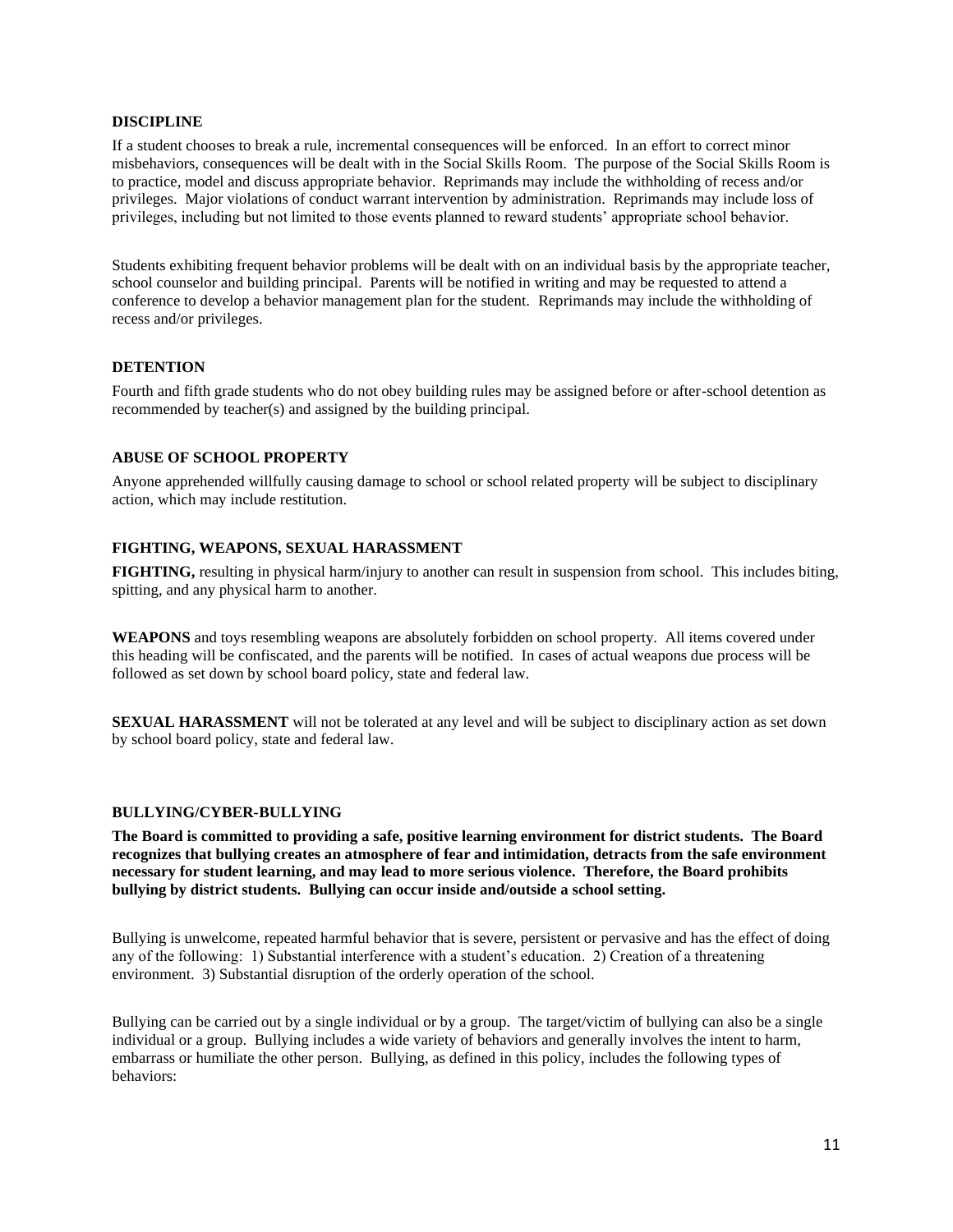#### **BULLYING/CYBER-BULLYING**

- **Physical** includes, but is not limited to, the following actions, or threats to do such actions: hitting, kicking, spitting, pushing, restraining, and taking or damaging personal belongings.
- **Verbal**  includes, but is not limited to, taunting, malicious teasing, name-calling and making threats.
- **Psychological or Relational** includes, but is not limited to, spreading rumors, manipulating social relationships, intentionally excluding someone from a group, engaging in social exclusion or intimidations, and any behaviors that can undermine or destroy relationships. These behaviors can be either physical and/or psychological in nature.
- **Cyber-bullying**  forms of verbal and psychological or relational bullying may also occur using electronic device mediums such as, but not limited to, computers, cell phones, and pagers. Cyber-bullying includes but is not limited to the following misuses of electronic devices: harassing, teasing, intimidating, threatening, or terrorizing another student, teacher, or employee of the District through e-mail, instant messaging, posting comments or pictures on blogs or websites, and text messaging. All forms of cyberbullying are unacceptable and, to the extent that such actions are disruptive of the educational process of the district, offenders shall be the subject of appropriate school discipline, as well as legal and/or police proceedings.

Bullying is not mutual confrontation or mutual teasing between two persons or groups of persons. The terms bullying, in particular cyber-bullying, shall not be interpreted to infringe upon a student's right to engage in legally protected speech or conduct.

#### **CONSEQUENCES**

**A student who violates this policy shall be subject to appropriate disciplinary action consistent with the Code of Student Conduct, which may include: Counseling within the school, parental conference, loss of school privileges, transfer to another school building, classroom or school bus, exclusion from school-sponsored activities, detention, suspension, expulsion and referral to law enforcement officials.**

#### **USE AND POSSESSION OF TOBACCO PRODUCTS**

Considering School Board Policy, 222 Smoke Free Environment, the Board recognizes that smoking presents a health hazard which can have serious consequences both for the smoker and the non-smoker and is therefore, of concern to the Board. The Board has declared a smoke-free environment in all district facilities for district employees and the public, which shall include all school sponsored activities, during and after school. No student, administrator, professional staff, nonprofessional staff, or school visitor is permitted to smoke, inhale, or dip or chew tobacco at any time, including non-school hours. For the purposes of this policy, "smoking" shall mean all uses of tobacco, e-cigarettes and vapor pens.

Students are subject to the provision of State Law SB 1315 which defines tobacco as a lighted or unlighted cigarette, cigar, pipe or other lighted smoking product and smokeless tobacco in any form. The provisions of existing policies that address the use and possession of drugs shall apply to all tobacco products.

#### **USE AND POSSESSION OF DRUGS AND/OR ALCOHOL**

Pupils are prohibited from the use or possession of any unauthorized drugs, controlled substance and/or alcoholic beverages in school buildings or on school property. This includes "look-alikes". The prohibition includes all school events on or off school grounds, as well as in route to or from school. Violation of the Wayne County District Drug and Alcohol Policy, District Policy will result in suspension, notification of civil authorities within 24 hour, board hearing, and possible exclusion.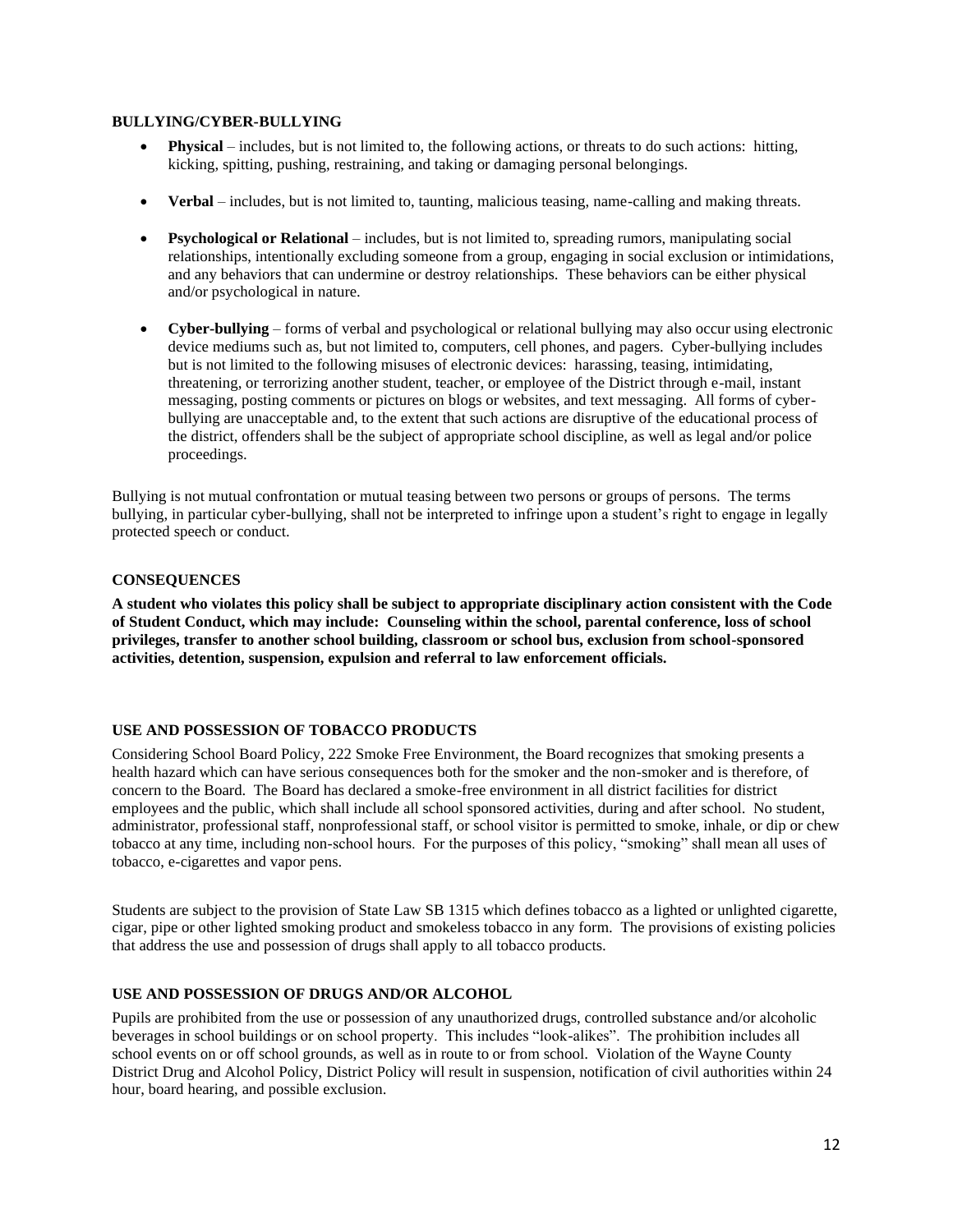#### **BREAKFAST AND LUNCH PROGRAM**

All enrolled students at Western Wayne School District are eligible to receive a nutritional breakfast and lunch each school day at no charge to your household. Milk may be purchased by students with a home lunch for \$.50.

On days when there is a two-hour delay breakfast will not be served. Students who bring a lunch from home are urged to bring a nutritious meal in a bag or lunch box with their name on the container. Milk may be purchased during lunch for \$0.50. Students may substitute orange drink for milk when medically necessary. Morning prekindergarten students will have the opportunity to purchase a breakfast. Pre-kindergarten students in both the morning and afternoon session will have an opportunity to purchase school lunch.

Meal applications can be completed and submitted for the 2021-2022 school year to certify children for free and reduced price meals. This information may be used to qualify children for P-EBT benefits and other programs that request free and reduced meal eligibility. Meal applications can be found by visiting [www.westernwayne.org](http://www.westernwayne.org/) under the food service tab or the PA Department of Human Services website at [www.compass.state.pa.us.](http://www.compass.state.pa.us/) Paper copies are also available at schools upon request.

Low and Negative Balance Notification Procedures: Parents are strongly encouraged to enroll in www.myschoolaccount.com to setup notification alerts and view their child's account. Emails will be sent to notify a low or negative balance. It is recommended to be set at \$5.00.

Students will not be allowed to charge extra items on serving line or a la carte food items when the account is negative.

#### Meal Charging Guidelines:

- A student who requests a school meal must be provided with one regardless of whether the student has money.
- A student's tray is to never be taken away from them after being served due to the student's inability to pay for the meal or the amount owed.
- A student may only purchase a la carte if they have money available. A student will be informed that they have no money for a la carte. No a la carte sales will be allowed if there is a negative balance.
- We accept checks and cash in an envelope marked with your child's name, homeroom and ID number. If you prefer, you have the option to make online payments through the website www.myschoolaccount.com. Please note a transaction fee will be charged by the company.
- Communications must be directed to the parent or guardian, NOT the students regarding negative accounts.
- If a child's account falls into the negative, a balance notification alert via email, text or phone call will be sent directly to the parent through our blackboard connect system.
- When a student reaches five unpaid meals, the school must make at least two attempts to reach the parent/guardian.
- For those families with a negative balance, emails will be sent every day until a payment is made.
- A letter will be sent to the household if no payment is made towards the negative account by the Food Service Director.
- If there is a non-response to the Food Service Director, The Business Manager will be informed, and additional collection measures will be pursued.
- All debts must be paid off at the end of the school year.

Insufficient Funds Fee: There is a \$20.00 charge for checks returned for insufficient funds.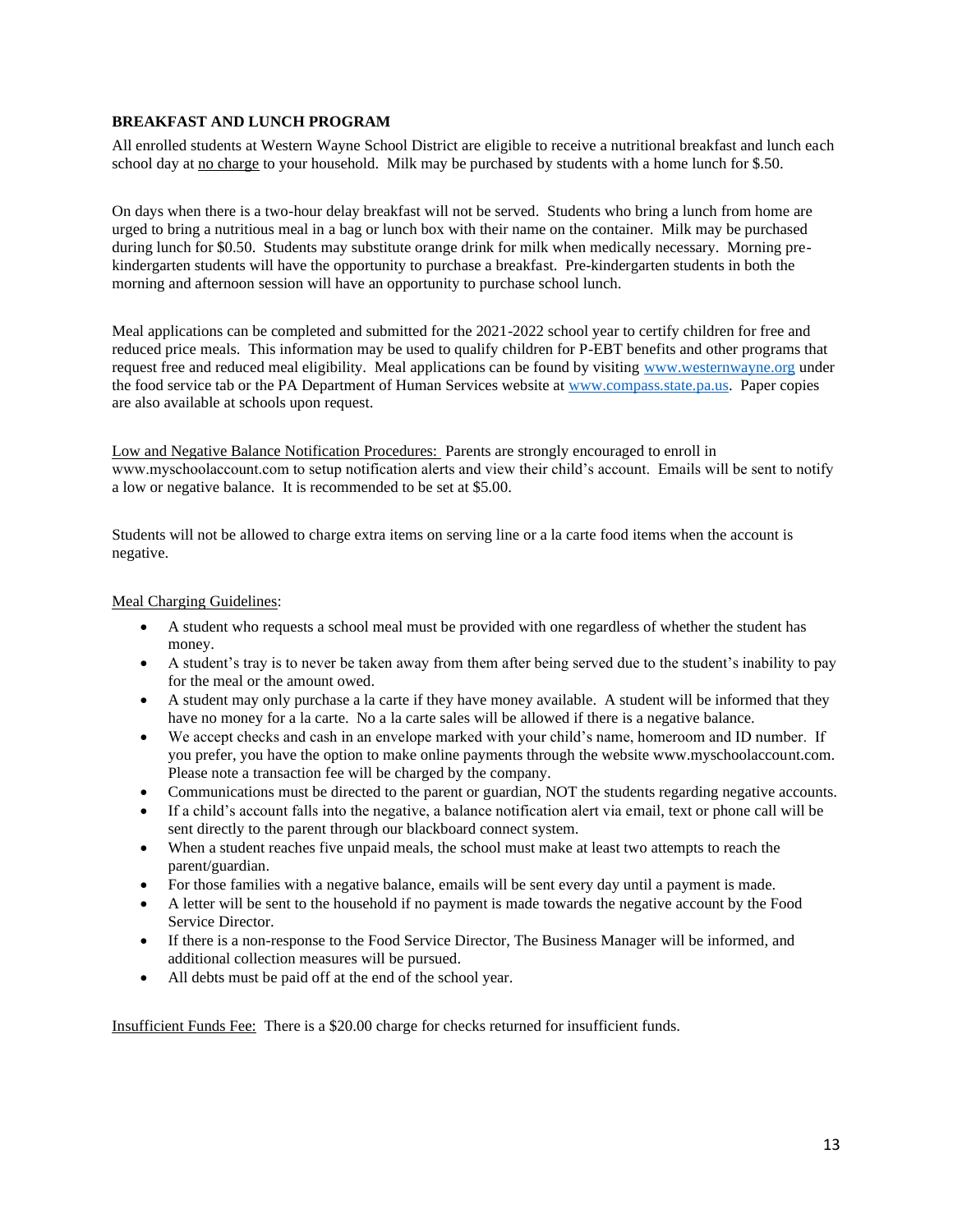#### **HEALTH SERVICES**

Students will receive all health services required by Pennsylvania State Law.

Services include annual screenings in weight, height and vision. The children's hearing will be checked in grades kindergarten through third, with dental screenings completed in first and third grades. A physical exam is required during kindergarten year but may be completed in pre-kindergarten by your private physician. School physicals are available at no cost to you.

First Aid treatment is provided in case of injury at school. However, we do not provide over-the-counter medication such as Tylenol. In case of an emergency situation, the school nurse or administrator follows the information in Gradebook. It is essential that the parent portal be up to date to ensure our ability to contact you or your designee in the event your child becomes sick or injured. **Please contact the office if you require assistance in updating information.**

We prefer that you administer any medication your child might need. If this is impossible, the school nurse, the principal or their designee will assist the student in self-administering the medication. All medication given in school must be accompanied by the prescription container, along with a completed medical form signed by the attending physician (available in school nurse's office or on Western Wayne website). **NO MEDICATIONS ARE TO BE TRANSPORTED ON DISTRICT BUSES OR VANS! Students requiring use of an inhaler or EpiPen may carry this medication providing a physician's order is on file with the school nurse.**

Students suspected or diagnosed with a communicable disease will be excluded from school pursuant to the Pennsylvania State Department of health recommendation.

Students are to brush their teeth at home. If a dentist deems it necessary for a student to brush at school, a written request is required from the orthodontist/dentist.

#### **HOMEBOUND INSTRUCTION**

Students who have been certified by a physician as being unable to attend school for at least two weeks are eligible for homebound instruction. Requests by parents for this service should be directed to the building principal. It is mandatory that re-certification is provided by the student's physician in the event homebound services are requested for a period of time to exceed sixty (60) days.

#### **TECHNOLOGY POLICY ACCEPTABLE US OF COMPUTERS AND TECHNOLOGY PURPOSE**

The Board supports the use of the internet and other computer networks in the district's instructional and operational programs in order to facilitate learning, teaching, and daily operations through interpersonal communications and access to information, research, and collaboration. For instructional purposes, the use of network facilities shall be consistent with the curriculum adopted by the school district as well as the varied instructional needs, learning styles, abilities, and development levels of students.

#### **ACCEPTABLE USE OF COMPUTERS AND TECHNOLOGY AUTHORITY**

The electronic information available to students and staff does not imply endorsement by the district of the content, nor does the district guarantee the accuracy of information received. The district shall not be responsible for any information that may be lost, damaged, or unavailable when using the network or for any information that is retrieved via the internet. **The district reserves the right to log network use and to monitor fileserver space utilization by district users, while respecting the privacy rights of both district users and outside users**.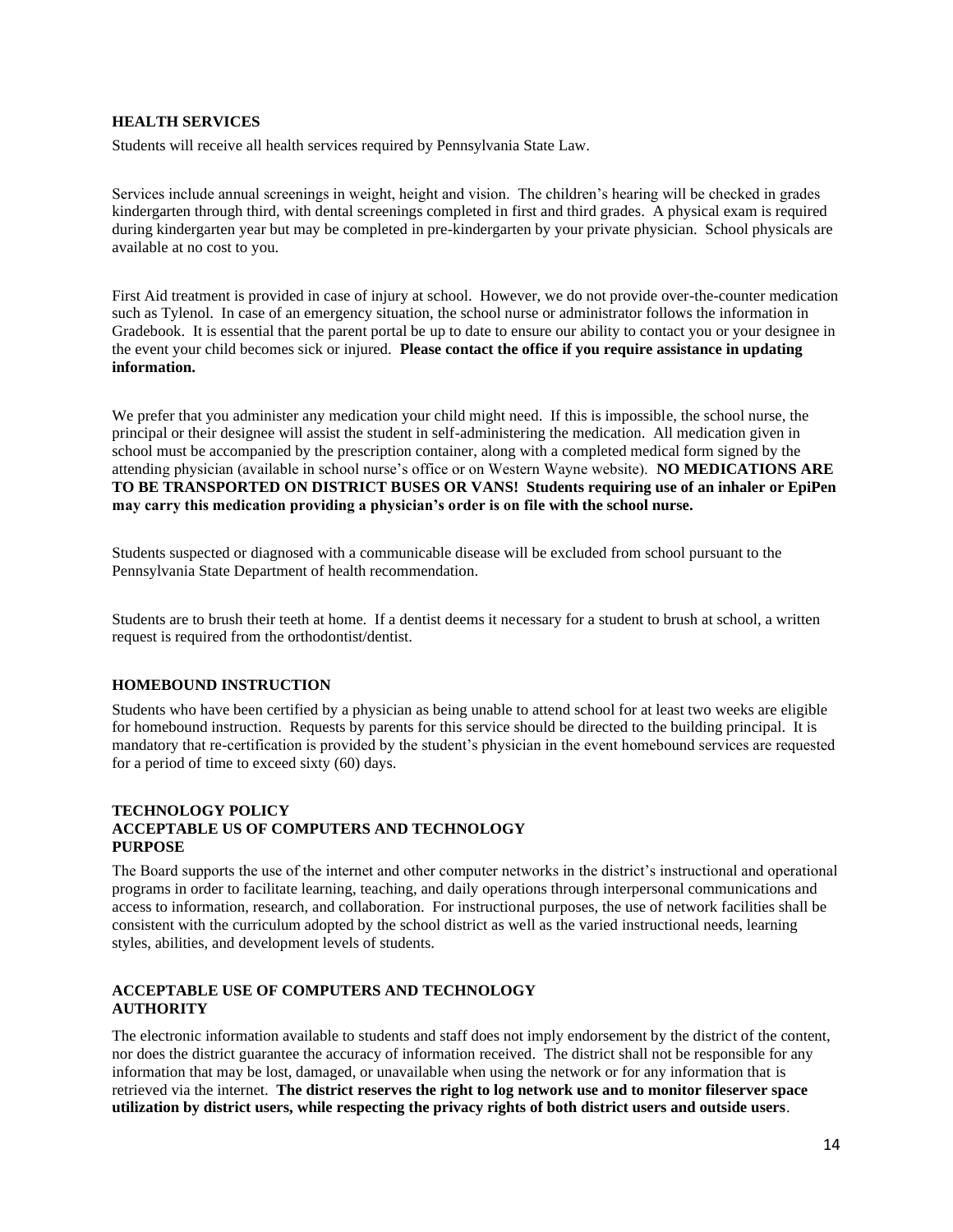#### **ACCEPTABLE USE OF COMPUTERS AND TECHNOLOGY AUTHORITY**

The Board establishes that network use is a privilege, not a right; inappropriate, unauthorized, and illegal use will result in suspension of those privileges and appropriate disciplinary action. The Board establishes that the following materials, in addition to those stated in law, are inappropriate for access by minors:

- Sexually oriented chat rooms, instant messages, and email exchanges.
- Visuals, texts, and sounds that are sexually oriented, obscene, pornographic, or extremely violent.

#### **DELEGATION OF RESPONSIBILITY**

The district shall make every effort to ensure that this resource is used responsibly by students and staff. Administrators, teachers, and staff have a professional responsibility to work together to help students develop the intellectual skills necessary to discriminate among information sources, to identify information appropriate to their age and developmental levels, and to evaluate and use the information to meet their educational goals. Students and staff have the responsibility to respect and protect the rights of every other user in the district and on the internet. The building administrator shall have the authority to determine what inappropriate use is. The superintendent or designee shall be responsible for implementing technology and procedures to determine whether the district's computers are being used for purposes prohibited by law or for accessing sexually explicit materials. The procedure shall include, but not be limited to:

- Utilizing a technology protection measure that blocks or filters internet access for minors and adults to certain visual depictions that are obscene, child pornography, harmful to minors with respect to use by minors, or determined inappropriate for use by minors by the board.
- Monitoring online activities of minors.

#### **GUIDELINES**

Network accounts shall be used only by the authorized owner of the account and for its approved purpose. All communications and information accessible via the network should be assumed to be private property and shall not be disclosed. Network users shall respect the privacy of other users on the system.

#### **PROHIBITIONS**

Students and staff are expected to act in a responsible, ethical, and legal manner in accordance with district policy, accepted rules of network etiquette, and federal and state law. Specifically, the following uses are prohibited:

- 1. Illegal activity
- 2. Commercial or for-profit purposes
- 3. Non-work or non-school related work
- 4. Product advertisement or political lobbying
- 5. Hate mail, discriminatory remarks, and offensive or inflammatory communication
- 6. Unauthorized or illegal installation, distribution, reproduction, or use of copyrighted materials
- 7. Access to obscene or pornographic material or child pornography
- 8. Access by students and minors to material that is harmful to minors or is determined inappropriate for minors in accordance with board policy
- 9. Inappropriate language or profanity
- 10. Transmission of material likely to be offensive or objectionable to recipients
- 11. The intentional act of obtaining or modifying files, passwords, and data belonging to other users
- 12. Impersonation of another user, anonymity, and pseudonyms
- 13. Fraudulent copying, communications, or modification of materials in violation of copyright laws
- 14. Disruption of the work of other users
- 15. Destruction, modification, abuse, or unauthorized access to network hardware, software, and files
- 16. Quoting of personal communications in a public forum without the original author's prior consent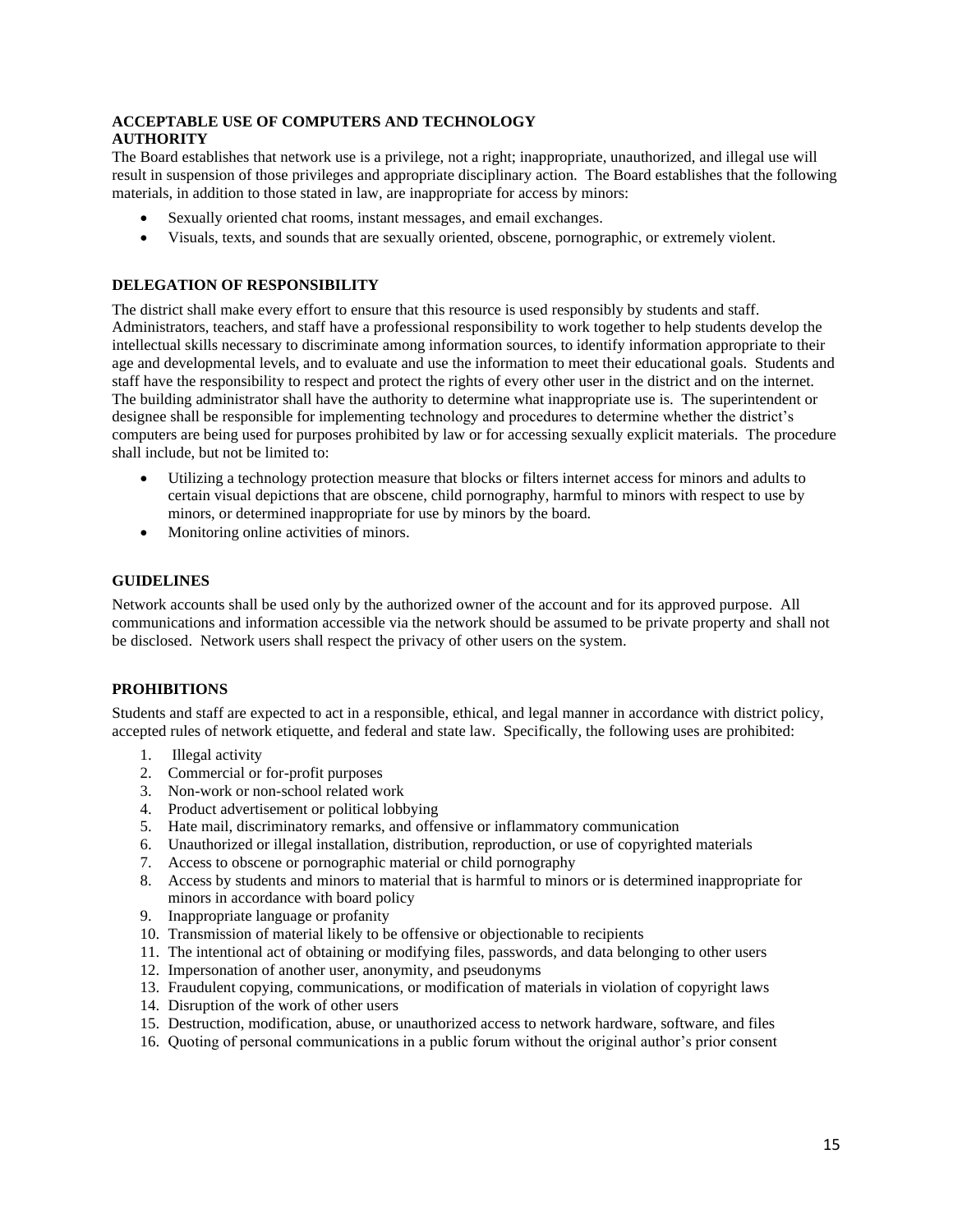#### **SECURITY**

System security is protected through the use of passwords. Failure to adequately protect or update passwords could result in unauthorized access to personal or district files. To protect the integrity of the system, the following guidelines shall be followed:

- Employees and students shall not reveal their passwords to another individual.
- Users are not to use a computer that has been logged in under another student's or employee's name.
- Any user identified as a security risk or having a history of problems with other computer systems may be denied access to the network.

#### **CONSEQUENCES for INAPPROPRIATE USE**

The network user shall be responsible for damages to the equipment, systems, and software resulting from deliberate or willful acts. Illegal use of the network; intentional deletion or damage to files of data belonging to others; copyright violations; and theft of services will be reported to the appropriate legal authorities for possible prosecution. General rules for behavior and communications apply when using the internet, in addition to the stipulations of this policy. Loss of access and other disciplinary actions shall be consequences for inappropriate use. Vandalism will result in cancellation of access privileges. Vandalism is defined as any malicious attempt to harm or destroy data of another user, internet, or other networks; this includes, but is not limited to, uploading or creating computer viruses.

#### **COPYRIGHT**

The illegal use of copyrighted software by students and staff is prohibited. Any data uploaded to or downloaded from the network shall be subject to fair use guidelines.

#### **SAFETY**

To the greatest extent possible, users of the network will be protected from harassment and unwanted or unsolicited communication. Any network user who receives threatening or unwelcome communications shall report such immediately to a teacher or administrator. Network users shall not reveal personal information to other users on the network, including chat rooms, instant messaging, e-mail, internet, etc.

Internet safety measures shall effectively address the following:

- Control of access by minors to inappropriate matter on the internet and World Wide Web
- Safety and security of minors when using electronic mail, chat rooms, instant messaging, and other forms of direct electronic communications
- Prevention of unauthorized online access by minors, including "hacking" and other unlawful activities
- Unauthorized disclosure, use, or dissemination of personal information regarding minors
- Restriction of minor's access to materials harmful to them

#### **GENERAL OPERATING PROCEDURES**

#### **VISITING THE SCHOOL**

Upon entering one of our school buildings, you must register in the office. Visitors will have to supply a valid driver's license and wear a visitor's badge generated for a one-time stay.

#### **VOLUNTEER PROGRAM**

Today's schools embrace a most precious and valuable resource, our students. Preparing them for their future is a complex and sometimes overwhelming task. The magnitude of our students' needs differ from a generation ago and has necessitated a change in the relationship between the school and the community. With your help and the collaboration of our efforts, we can enhance the lives of our students, while providing a richer educational experience. This approach will provide a mutually rewarding experience for everyone concerned.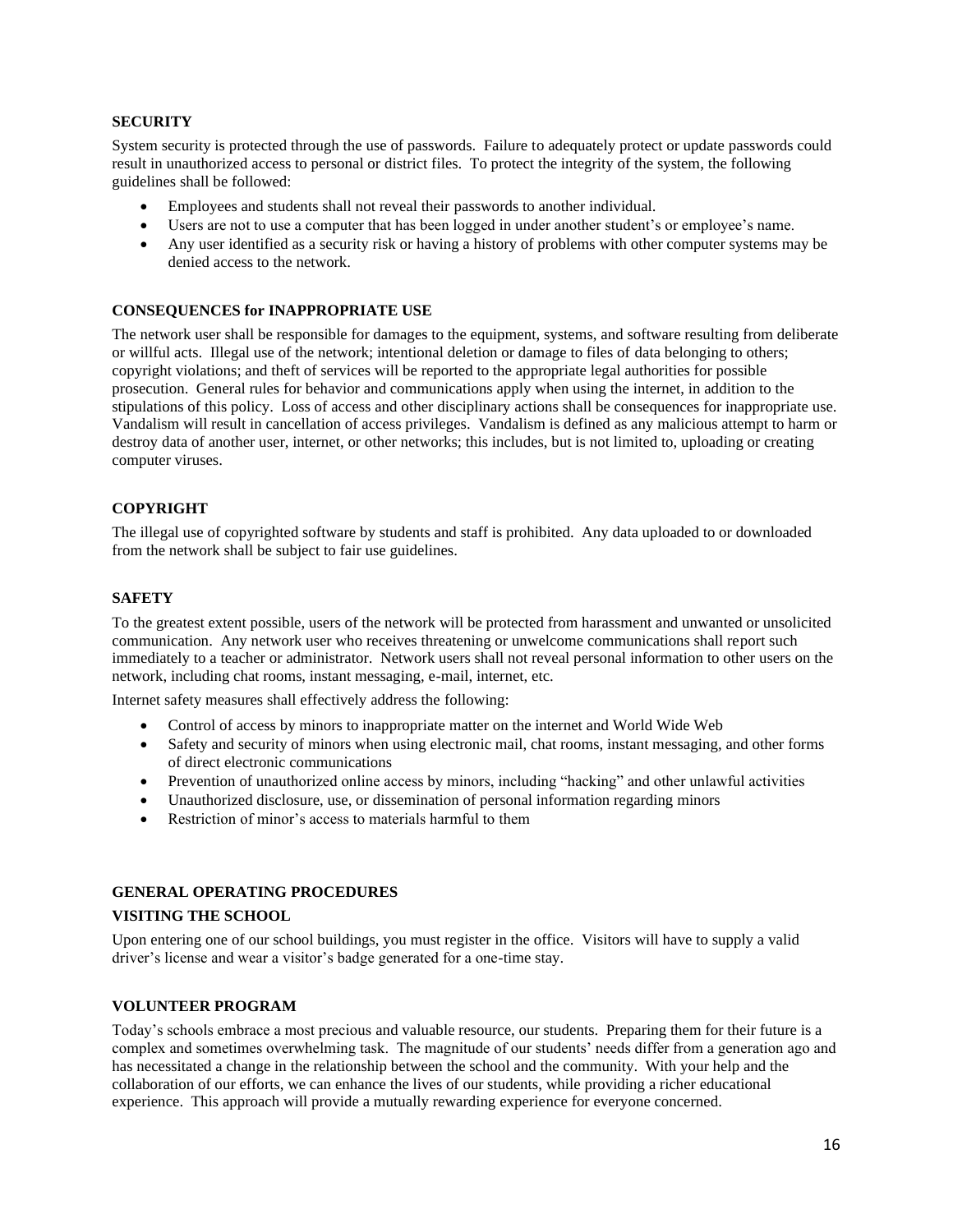#### **VOLUNTEER PROGRAM**

The invaluable gift of time offered by those of you willing and able to share it, is welcomed, appreciated, and needed in our schools. The presence of community volunteers has a positive, fundamental impact on the welfare of our students. A volunteer sometimes provides an individualized service for a student by being there to listen to him/her read or enlightens a large group with experiences in a tradition different from his/her own. The lesson that is never lost on anyone is the modeling of true generosity through the gift of oneself. A wide range of volunteer activities have been identified, with new areas of interest coming to our attention regularly. The support and guidance of the school community will be appropriate and continuous. It is our ultimate hope that through the volunteer program there will be a concerted effort to make education more effective and ensure the bright future our students deserve. Please contact building administration for details regarding volunteer opportunities and security clearances.

#### **CUSTODY**

It is essential that the school be aware of custody arrangements and changes in custody. In order to best serve all concerned parties, please provide a current copy of any custody papers.

#### **STUDENT DRESS**

Student dress is the responsibility of students and their parents except in those few cases where a student's clothing or appearance is judged by the principal to be a distraction to the educational process or a safety or health hazard to the student or to others. Student clothing is to be properly fitted, clean and in good repair. The school believes that there is a direct relationship between a student's dress and grooming habits and behavior in school. Footwear is required at all times; going barefoot is prohibited as a health hazard. Parents will be called for notification of improper student dress and may be asked to provide appropriate attire.

#### **Items not permitted:**

- Pajamas and slippers
- Torn/ripped (whether intentional or not) or slashed jeans
- Tank tops, muscle shirts, spaghetti straps, tube tops, or halter tops
- Half shirts or cutoff shirts, clothing must not expose the midriff, navel or cleavage
- Flip flops or beach thongs, slide sandals
- Clothing depicting drug, alcohol, or tobacco messages
- Clothing with violent messages or insignia related to gangs, racist, or hate groups
- No hats, caps, bandanas, or head covering worn in the building

#### **Permitted Items:**

- Tee shirts, sweatshirts, polo shirts, turtlenecks, sweater, jerseys
- Shorts, dresses, and skirts with a length equal to fingertips, while arms are resting at side
- Pants, skirts, and jeans must be secured at the waist
- Clothing should be made of material that is not sheer or see through (No undergarments should be visible)
- Head covering specific to religious purpose

#### **OPEN HOUSE AND PARENT/TEACHER CONFERENCES**

During the month of September each building will sponsor an open house. This is a time for parents and teachers to meet in a large group and discuss the year's expectations.

Parent/teacher conferences are scheduled during the year. As a legal guardian you may request a conference whenever you feel there is a need. Please allow the teacher a reasonable amount of time to make the necessary arrangements.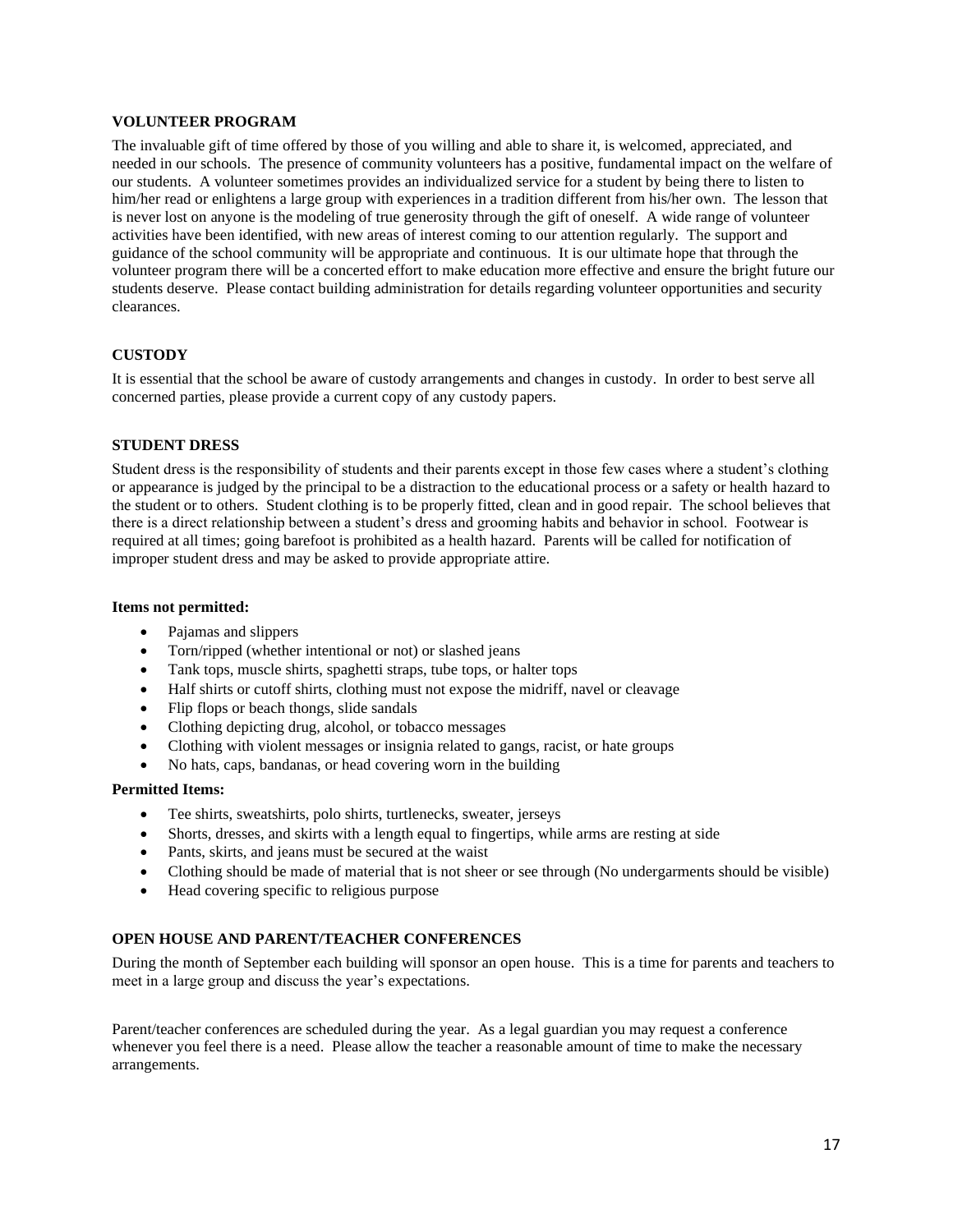#### **EMERGENCY SCHOOL CLOSINGS**

If and when it becomes necessary to close school due to an emergency, such as inclement weather, local radio and television stations will broadcast all pertinent information. District notification systems will be employed. These systems use data from Gradebook. It is imperative to provide, and maintain, current and accurate parent contact information to your child's school. Western Wayne School district reserves the right to utilize an Alternative Learning Day in place of a traditional weather-related closure.

#### **FAMILIES MOVING OUT OF THE DISTRICT**

In order for you to enroll your child in another school district, you must first obtain a transfer card as well as an immunization card from the building office. Scholastic and health records will be mailed directly to the new school.

#### **ADDRESS CHANGE**

Change of address, telephone number or name **must** be reported to the secretary in the office.

#### **INTRAMURALS**

These activities will be scheduled throughout the school year and begin following building dismissal. Building principals will send home to parents special bulletins listing activities, dates, times and places. Boys and girls are encouraged to participate in al programs. Additional programs will be offered in areas of student interest as recommended by building principals and district athletic director.

#### **LOST AND FOUND**

A container for "lost and found" articles is located in the administrative office area. Children should be encouraged to check for missing items. It is helpful if coats, hats, boots and other items of clothing are labeled with your child's name. Proper identification should also be placed in book and lunch bags.

#### **PTA**

PTA is always looking for new members to assist in making our school extra special. Parent school organizations have open membership for all interested parents. Bulletins are sent home with the students announcing meetings and program activities.

#### **RECESS PARTICIPATION**

Recess periods provide time for students to exercise, socialize and relax from the ordinary classroom routine. Most recesses are outside, and students are required to be outside during these times unless unable to do so because of illness. Any student able to attend school but unable to participate in outside recess due to illness must have a note from home requesting that he/she is to be allowed to remain indoors during recess. A doctor's note may be required if the request is for a period of time over three days. Students should dress according to weather conditions.

#### **TOYS/EQUIPMENT**

Children are not allowed any types of toys, equipment or multi-media devices which include cell phones and handheld gaming systems in school. Toys and equipment are provided by the school district for children's use. A warning will be issued for a first violation. Subsequent violations will result in items being held by building principal for parent retrieval.

#### **SCHOOL INSURANCE**

Insurance may be purchased at a reasonable rate and is available on a school day basis or a twenty-four hour coverage.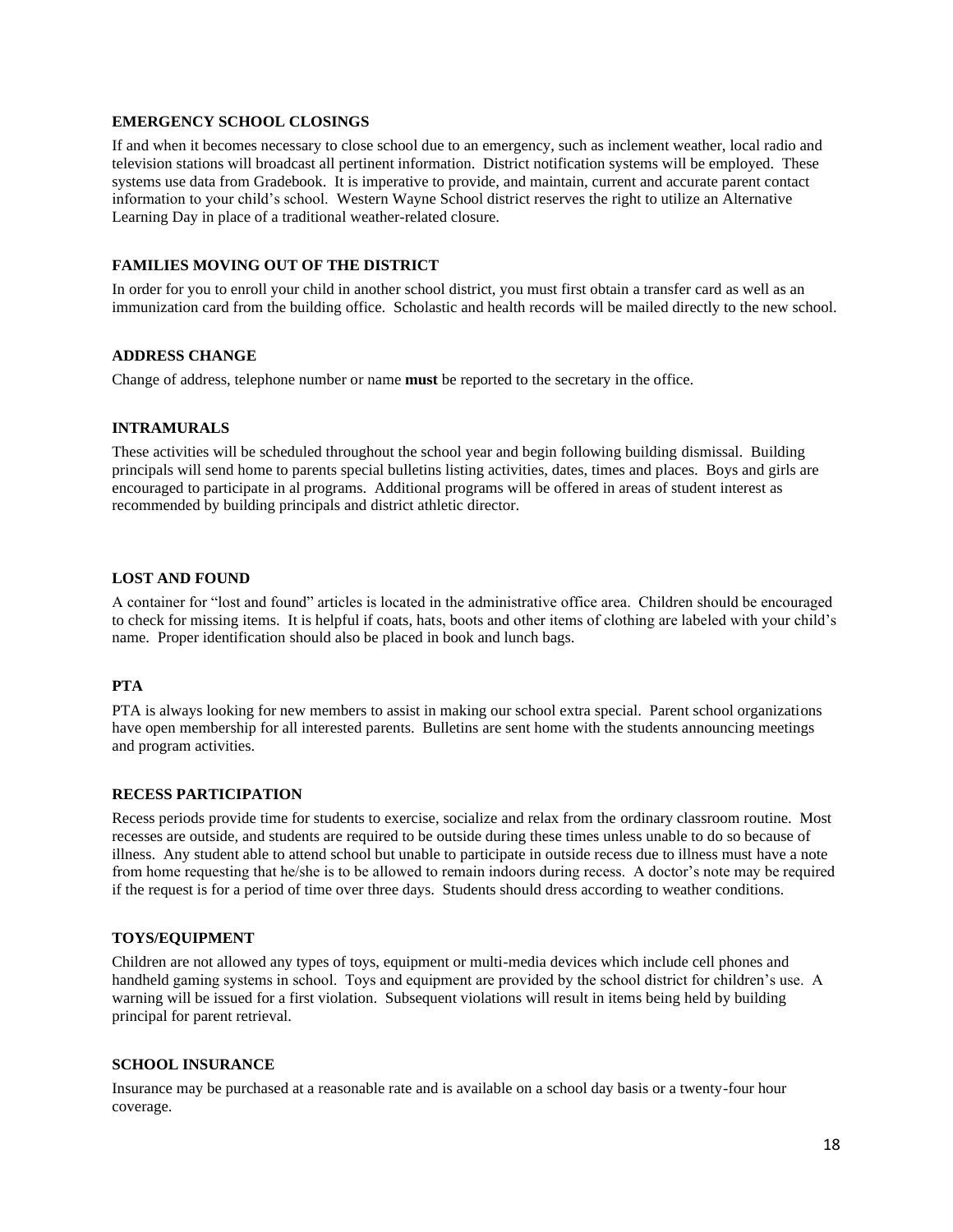#### **STUDENT PICTURES**

A professional photography company comes into the school once a year to take the children's pictures. Please do not feel obligated to purchase any of these photos. The companies require payment prior to pictures being taken. Even if you choose not to purchase any pictures, your child's picture will be taken for school records.

#### **BIRTHDAY CELEBRATIONS/INVITATIONS**

Birthdays are deserving of special attention. To honor a birthday a student may provide a special treat to classmates. Food items must be sent in their original packaging. Homemade items are not permissible due to allergy concerns. Students may distribute birthday invitations to classmates, provided either all students are invited or all girls or all boys are invited.

#### **TEXTBOOKS/SCHOOL MATERIALS**

The school provides books to all students. It is our hope that this major investment will be properly safeguarded. Reasonable depreciation is expected as a result of daily use. Unreasonable damage to textbooks or other school issued materials will result in a fine. Students will be held financially responsible for lost textbooks or other school issued materials. Value is based on replacement costs. A receipt for payment will be provided. Students in need will receive a second copy.

#### **MEDIA**

Students participate in classroom and school sponsored activities during the course of a school year. Certain classes and activities may be photographed, video recorded, and/or audio recorded via electronic, digital, and/or printed media ("Media"), and used in district publications, including but not limited to the district website and social media accounts. The district may also disseminate the Media to the news media, including television, radio and newspapers, in order to promote district activities and achievements. Likewise, live images may be relayed via cable or satellite connections to other districts or to other classrooms within our district to allow for live interactions between students and teachers at separate locations. Media may also be used by district personnel to educate others about distance learning at seminars and other public places. Any photographing, video recording, and/or audio recording of students by the district must be approved in advance by the administration, and shall be subject to governing law, including but not limited to any eligible student/parent/guardian opt out pursuant to the Family Educational Rights and Privacy Act.

#### **ARRIVAL/DISMISSAL TIME**

EverGreen Elementary and R. D. Wilson Elementary arrival time is 8:00 A.M. with dismissal at 3:00 P.M.

\*NOTE – Dismissal time may vary. Early dismissal for a holiday and for an in-service will be at 12:00. Please refer to Western Wayne School District Calendar for additional information.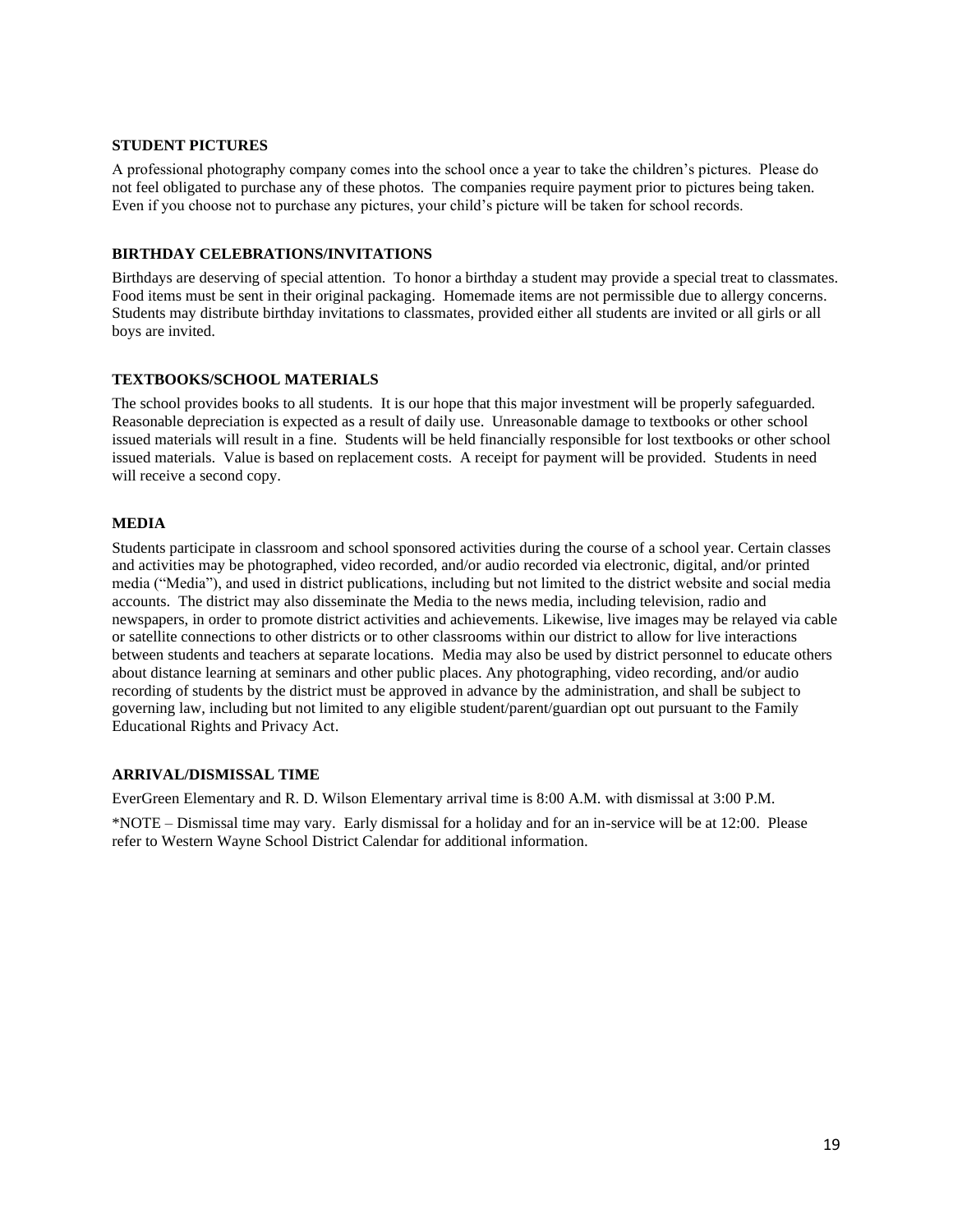**Please complete the following pages and return to your student's homeroom teacher or complete the required portions of the Western Wayne Parent Portal.**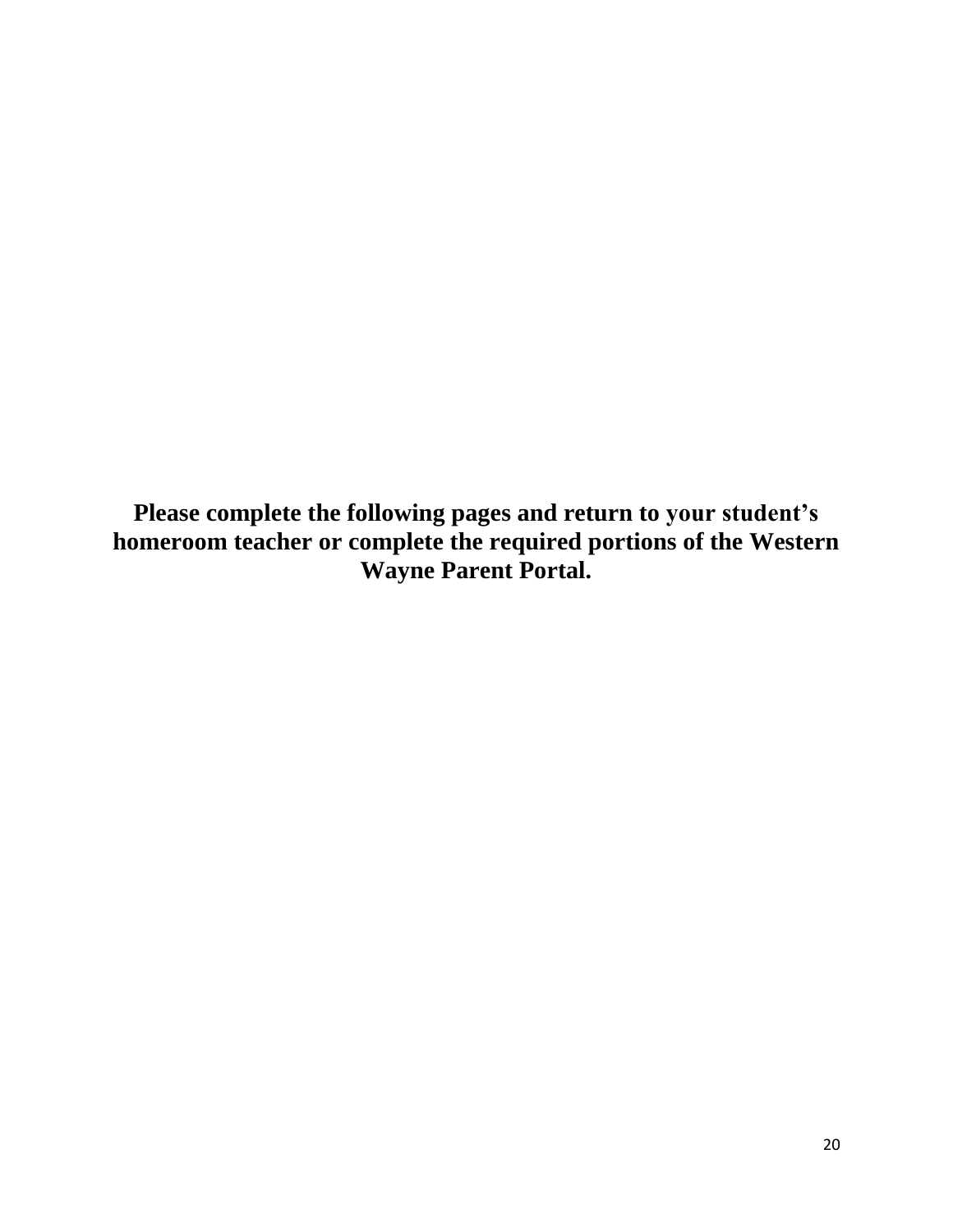## DISTRICT OFFICE 1970c Easton Turnpike Lake Ariel, Pennsylvania 18436





#### **Western Wayne School District Information/Photo/News Release 2021-2022**

Directory information about students may be released by the district without parent/guardian consent, provided annual notification has been given and the school does not have on file written denial to release directory information. Schools do use discretion when they receive requests for directory information and will not release such information if it is the principal's judgment that releasing such information would not be in the best interest of the student.

Examples of general directory information are:

- participation in officially recognized activities and sports
- field of study
- weight and height of athletes
- enrollment status
- degrees and awards received
- dates of attendance
- most recent previous school attended
- grade level

Students participate in classroom and school sponsored activities during the course of a school year. Certain classes and activities may be photographed, video recorded, and/or audio recorded via electronic, digital, and/or printed media ("Media"), and used in district publications, including but not limited to the district website and social media accounts. The district may also disseminate the Media to the news media, including television, radio and newspapers, in order to promote district activities and achievements. Likewise, live images may be relayed via cable or satellite connections to other districts or to other classrooms within our district to allow for live interactions between students and teachers at separate locations. Media may also be used by district personnel to educate others about distance learning at seminars and other public places. Any photographing, video recording, and/or audio recording of students by the district must be approved in advance by the administration, and shall be subject to governing law, including but not limited to any eligible student/parent/guardian opt out pursuant to the Family Educational Rights and Privacy Act.

Parent/guardians have the right to have directory information withheld upon written request. If you prefer to deny release of your student's directory information, please complete the following form on this page and return it to your child's school.

I request that directory information **(including photograph**) for my child:

\_\_\_\_\_ be **withheld** from all agencies and organizations\* \_\_\_\_\_ be **released** to all agencies and organizations\*

Student Name:\_\_\_\_\_\_\_\_\_\_\_\_\_\_\_\_\_\_\_\_\_\_\_\_\_\_ParentSignature:\_\_\_\_\_\_\_\_\_\_\_\_\_\_\_\_\_\_\_\_\_\_\_\_\_\_\_\_\_\_\_\_\_\_

\***Organizations include the school yearbook, newspapers, videos, and the Western Wayne website for publicity**.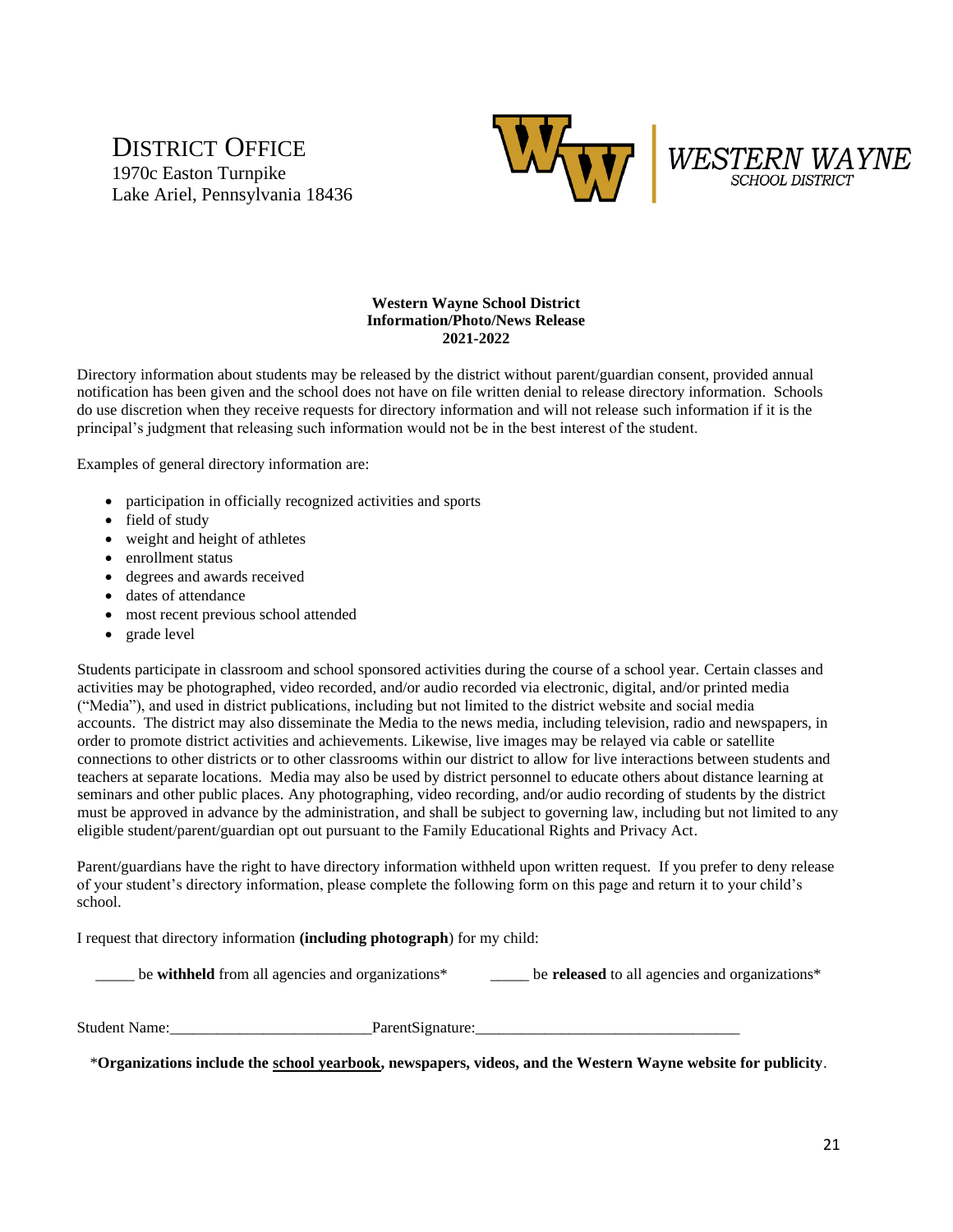## DISTRICT OFFICE 1970c Easton Turnpike Lake Ariel, Pennsylvania 18436





#### **Western Wayne School District Parent/Guardian/Student Handbook 2021-2022**

I understand that it is my responsibility to take home the Parent/Guardian/Student Handbook and to review and discuss it with my parent/guardians. This is to be completed the first week of school. By initialing next to each category listed below, I am acknowledging that I have reviewed each item. By signing and dating the form below, I am acknowledging that I understand all of the information that is presented in the Parent/Guardian/Student Handbook and that a copy of this form will be retained in the Principal's office.

 $\mathcal{L}_\text{max} = \frac{1}{2} \sum_{i=1}^{n} \frac{1}{2} \sum_{j=1}^{n} \frac{1}{2} \sum_{j=1}^{n} \frac{1}{2} \sum_{j=1}^{n} \frac{1}{2} \sum_{j=1}^{n} \frac{1}{2} \sum_{j=1}^{n} \frac{1}{2} \sum_{j=1}^{n} \frac{1}{2} \sum_{j=1}^{n} \frac{1}{2} \sum_{j=1}^{n} \frac{1}{2} \sum_{j=1}^{n} \frac{1}{2} \sum_{j=1}^{n} \frac{1}{2} \sum_{j=1}^{n} \frac{1$ 

\_\_\_\_\_\_\_\_\_\_\_\_\_\_\_\_\_\_\_\_\_\_\_\_\_\_\_\_\_\_\_\_\_\_\_\_\_\_\_\_\_\_\_\_\_\_\_\_\_\_\_\_\_\_\_\_\_\_\_\_\_\_\_\_

- 1. \_\_\_\_\_\_\_\_\_\_\_\_\_\_\_\_\_\_\_ Code of Conduct
- 2. \_\_\_\_\_\_\_\_\_\_\_\_\_\_ Attendance Policy
- 3. \_\_\_\_\_\_\_\_\_\_ Student Assistance Program
- 4. \_\_\_\_\_\_\_\_\_\_\_\_\_ Discipline Policy
- 5. \_\_\_\_\_\_\_\_\_\_\_\_\_\_\_ Bullying/Cyber Bullying
- 6. \_\_\_\_\_\_\_\_\_\_ Transportation/Bus Conduct

\_\_\_\_\_\_\_\_\_\_\_\_\_\_\_\_\_\_\_\_\_\_\_\_\_\_\_\_\_\_\_\_\_\_\_\_\_\_\_\_\_\_\_\_\_\_\_\_\_\_\_\_\_\_\_\_\_\_\_\_\_\_\_ Student Signature Grade

Homeroom Teacher

Parent/Guardian Signature Date